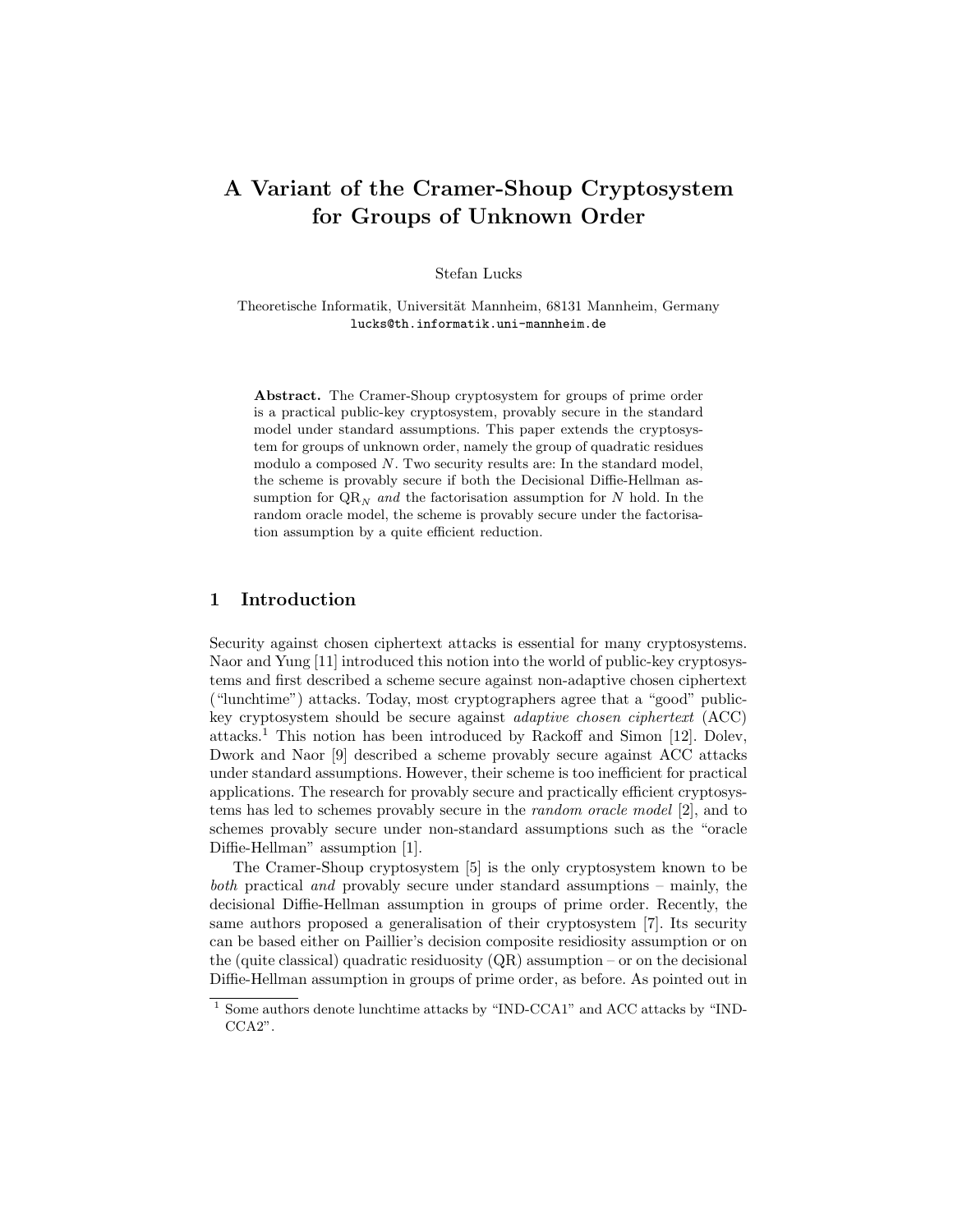[7], the QR-based variant of the generalisation is not too efficient in practice.<sup>2</sup> In this paper, we deal with another variation, based on the Diffie-Hellman problem in specific groups of non-prime order.

Set  $N = PQ, P = 2p + 1, Q = 2q + 1, p \neq q$ , and let P, Q, p, and q be odd primes. In the remainder of this paper, we assume  $N$  to be of that form. Consider the group  $QR_N$  of the Quadratic Residues mod N and the Cramer-Shoup Cryptosystem in this group. ([5] originally proposed their cryptosystem for groups of prime order only.) As it will turn out, the legal user will not need to know the factorisation of  $N$  for either encryption, decryption or key generation (with the possible exception of generating an appropriate N itself). Since knowing the factorisation of N is equivalent to knowing the order of  $QR_N$ , the group  $\mathbb{QR}_N$  may be *of unknown order* even for the legal user.

A security result in the standard model provides assurance against all attacks, while a random oracle security result only provides assurance against so-called "generic" attacks. On the other hand, it is desirable to base the security of cryptosystems on weak assumptions, instead of strong ones. In this spirit, Shoup [13] proposed a "hedged" variant of the Cramer-Shoup cryptosystem, being both provably secure in the standard model under a strong assumption and provably secure in the random oracle model under a weak assumption. In Section 7, we follow the same approach. Our extension is different from Shoup's technique, and the proof for the security in the random oracle model given here is more efficient than its counterpart in [13].

# 2 Properties of the Set  $\mathbf{QR}_N$

In this section, we recall some number-theoretic terminology and facts. Let G be a finite multiplicative group of the *order*  $|G| \geq 2$ . The *order* ord $(x)$  of  $x \in G$ is the smallest integer  $e > 0$  such that  $x^e = x^0$ . G is cyclic, if a generator g for G exists, i.e., an element  $g \in G$  with  $\text{ord}(x) = |G|$ . Further,  $\{1\}$  and G itself are the two *trivial* subgroups of  $G$ , all other subgroups are nontrivial.

Recall that  $N = PQ$ , where  $P = 2p + 1$ ,  $Q = 2q + 1$ , p and q are primes (i.e., both p and q are Sophie-Germain primes). Consider the set  $\mathbb{Q}\mathbb{R}_N = \{x \in$  $\mathbb{Z}_N^* \mid \exists a \in \mathbb{Z}_N^* : a^2 \equiv x \pmod{N}$  of Quadratic Residues modulo N. In the sequel, we use the following lemmas, which we prove in Section A of the appendix.

**Lemma 1.**  $QR_N$  has a nontrivial subgroup of order p and a nontrivial subgroup of order q. Both subgroups are cyclic.

**Lemma 2.**  $QR_N$  is cyclic. It consists of one element of the order 1,  $(p-1)$ elements of the order p,  $(q - 1)$  elements of the order q, and  $(p - 1)(q - 1)$ elements of the order pq.

<sup>&</sup>lt;sup>2</sup> A sample instantiation of the security parameters with  $N \approx 2^{1024}$  in [7] implies the following: A public key needs 70 KB of storage space, and an encryption operation needs about 600 exponentiations modulo N. Note that the other variants are much more efficient.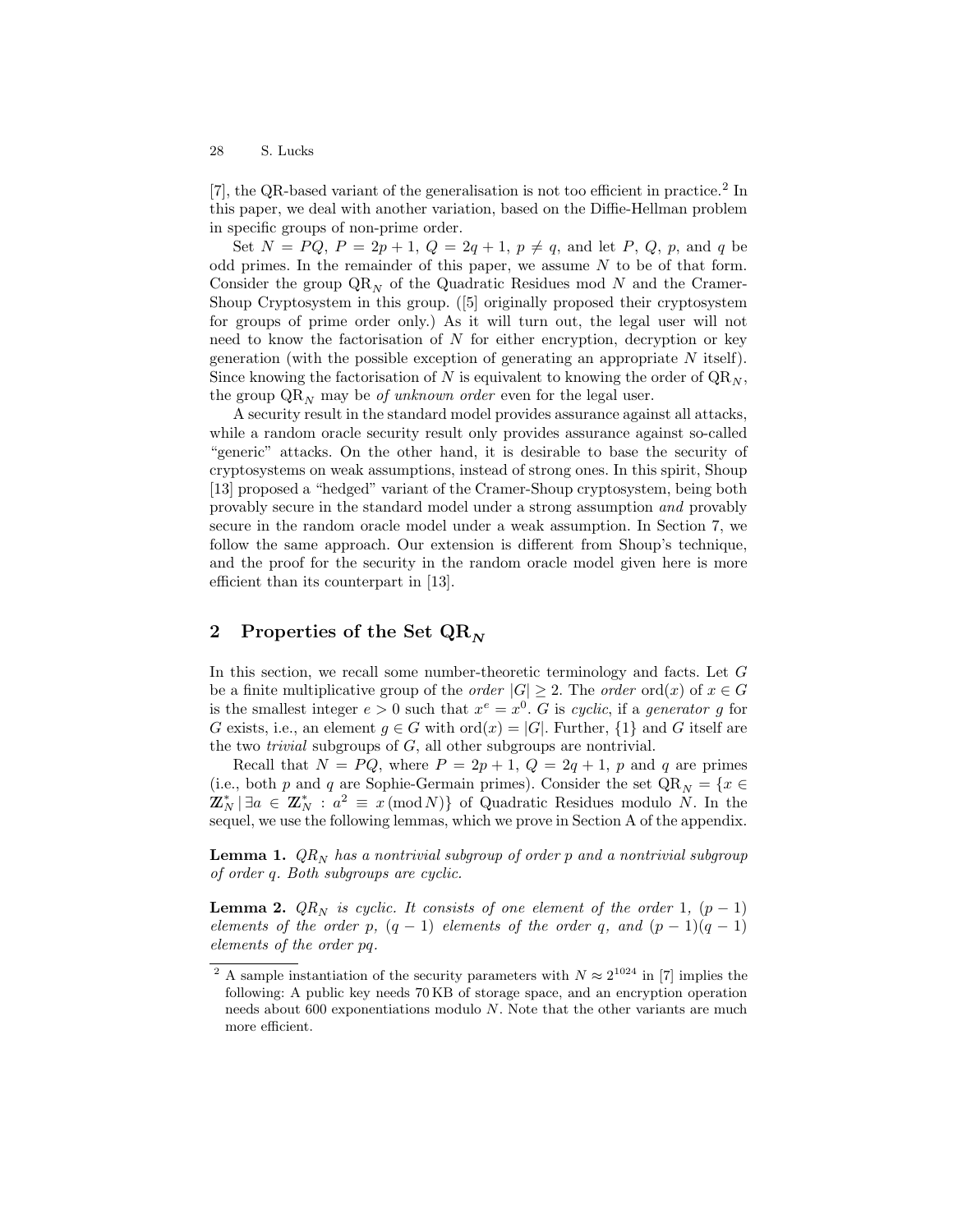**Lemma 3.** For every  $x \in QR_N$ : ord $(x) \in \{p, q\} \Rightarrow \gcd(x - 1, N) \in \{P, Q\}.$ 

**Lemma 4.** Let g be a generator for  $QR_N$ . For every  $x \in \mathbb{Z}_{pq}$ : ord $(g^x) \in$  $\{p, q\} \Leftrightarrow \text{gcd}(x, pq) \in \{p, q\}.$ 

Computations in  $\mathrm{QR}_{N}$  are computations modulo N. If it is implied by context, we omit writing explicitly "mod  $N$ " for calculations mod N. If S is a finite set, we write  $v \in_R S$  if the value v is chosen from the set S according to the uniform probability distribution. We write  $x \in_R \mathbb{Z}_{pq}$  for randomly choosing x in  $\mathbb{Z}_{pq}$  according to a distribution statistically indistinguishable from uniform. Consider, e.g.,  $x \in R \mathbb{Z}_{\lfloor N/4 \rfloor}$ . Since  $\lfloor N/4 \rfloor \leq pq + p/2 + q/2 + 1/4, x \in \mathbb{Z}_{pq}$  is overwhelmingly probable:  $Pr[x \in \mathbb{Z}_{pq}] \geq 1 - \frac{p+q}{2pq} \geq \min\{1 - \frac{1}{p}, 1 - \frac{1}{q}\}.$ 

## 3 Key Encapsulation Mechanisms

A key encapsulation mechanism (KEM) can be seen as the secret-key part of a hybrid cryptosystem. Combining a KEM with an appropriate secret-key cryptosystem provides the functionality of a public-key cryptosystem. If the secret-key cryptosystem satisfies some fairly standard security assumptions and the KEM is secure against ACC attacks, the public-key cryptosystem is secure against ACC attacks as well. (This is called a "folk theorem" in [13]. See also [6].) A KEM is a triple (Gen, KE, KD) of algorithms:

- 1. A key pair generation algorithm Gen, which, given a security parameter, randomly chooses a public-key/secret-key pair (PK,SK).
- 2. A randomised key encapsulation algorithm KE to choose  $(C, K) = \text{KE(PK)}$ , i.e. a ciphertext  $C$  and an encapsulated key  $K$ .
- 3. A deterministic key decapsulation algorithm KD to compute  $K' = \text{KD}(\text{SK},C)$ , and to reject invalid ciphertexts.

A KEM is sound, if  $K = K'$  for any  $(PK, SK) = Gen(\cdot), (C, K) = KE(PK)$ , and  $K'$ =KD(SK,C). The KEM presented in Section 4 and its extension in Section 7 are both sound. Proving this is easy, but omitted here for the sake of space.

An ACC attack against a KEM (Gen, KE, KD) can be described by the following game:

- 1. A key generation oracle computes  $(PK, SK) = Gen(\cdot)$  and publishes PK.
- 2. A key encapsulation oracle chooses  $(C, K)$ =KE(PK) and  $\sigma \in R$  {0,1}. If  $\sigma =$ 0, the oracle sends  $(C, K)$  to the adversary, else  $(C, K')$  with  $K' \in R \{0, 1\}^{|K|}$ .
- 3. The adversary makes some queries  $C_1, \ldots, C_q$  to a key decapsulation oracle, with  $C_i \neq C$ . For each query  $C_i$ , the oracle responds the value KD(SK, $C_i$ ), which may be either a bit string, or a special code to indicate rejection. For  $i \in \{1, \ldots, q-1\}$ , the adversary learns the response KD(SK, $C_i$ ) before she has to choose the next query  $C_{i+1}$ .
- 4. The adversary outputs a value  $\sigma' \in \{0, 1\}.$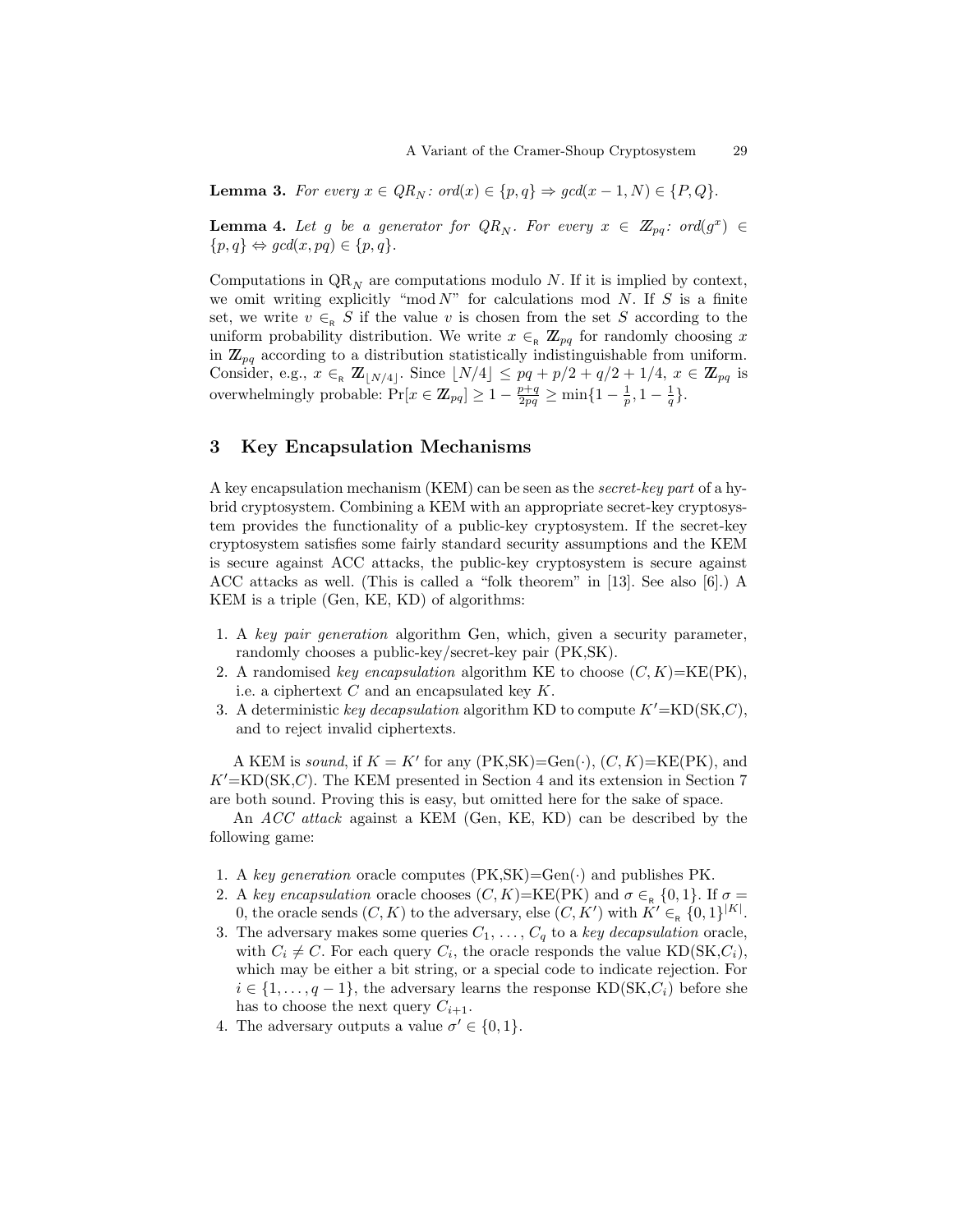The *adversary's advantage* in guessing  $\sigma$  is the difference

$$
\left|\text{pr}[\sigma'=1|\sigma=1]-\text{pr}[\sigma'=1|\sigma=0]\right|
$$

of conditional probabilities. A KEM is secure against ACC attacks, or ACCsecure if, for all efficient adversaries, the advantage is negligible.

In Section B of the appendix, we compare ACC-secure KEMs with ACCsecure public-key cryptosystems and introduce lunchtime-security.

#### 4 The Cryptosystem and some Assumptions

Here, we deal with the Cramer-Shoup cryptosystem and what assumptions we make to prove its security. Cramer and Shoup [5] considered groups G of (known) prime order  $q^*$ , while we consider the group  $\mathrm{QR}_N$  of composed order  $pq$ . There is no need to actually know  $pq$ , not even for the owner of the secret key. (Note that knowing  $pq$  makes factorising  $N$  easy.) For the sake of simplicity, we restrict ourselves to describing the system as a key encapsulation mechanism, instead of a full scale public-key cryptosystem.

#### Cramer-Shoup cryptosystem in the group  $QR_N$ :

- Key Generation Gen(l):
	- Generate N, P, Q, p, q as above with  $2^{l-1} < N < 2^l$ . Choose a generator g for  $QR_N$ .
	- Choose a hash function  $H: \{0,1\}^* \to \mathbb{Z}_m$  (with  $m \leq pq$ ).
	- Randomly choose  $w \in_R \mathbb{Z}_{pq}$ , and compute  $g_2 = g^w$ . Choose  $x_1, x_2, y_1$ ,  $y_2, z \in_R \mathbb{Z}_{pq}$ . Compute  $c = g^{x_1} g_2^{x_2}, d = g^{y_1} g_2^{y_2}$ , and  $e = g^z$ .
	- The public key is  $PK=(N, g, H, g_2, c, d, e)$ . The secret key is  $SK=(x_1, x_2, y_1, y_2, z)$  in  $\mathbb{Z}_{pq}^5$ .
- Key Encapsulation KE(PK):
	- Choose  $r \in R \mathbb{Z}_{pq}$ , compute  $u_1 = g^r$ ,  $u_2 = g^r_2$ ,  $k = e^r$ ,  $\alpha = H(u_1, u_2)$  and  $t = c^r d^{r\alpha}.$
	- The ciphertext is  $(u_1, u_2, t)$ , the encapsulated key is k.
- Key Decapsulation<sup>3</sup> KD(SK, $(U_1, U_2, T)$ ) for  $(U_1, U_2, T) \in \mathbb{Q}R_N^2 \times \mathbb{Z}_N^*$ :
	- Compute  $K' = U_1^z$ ,  $A' = H(U_1, U_2)$ ,  $T' = U_1^{x_1+y_1A'} U_2^{x_2+y_2A'}$  $x_2+y_2A$ .
	- If  $T = T'$  then output K', else reject.

Both in a group G of prime order and in composed order groups (such as  $QR_N$ ) and  $\mathbb{Z}_N^*$ ), expressions such as  $g^a * g^b$  and  $(g^a)^b$  are equivalent to  $g^{a+b}$  and  $g^{ab}$ . For prime order groups " $a + b$ " and "ab" are addition and multiplication in a field, but for general groups G these operations are defined in the *ring*  $\mathbb{Z}_{|G|}$ . Thus, the proof of security from [5] is not directly applicable to the cryptosystem proposed in the current paper, though our proof is along the same lines.

<sup>&</sup>lt;sup>3</sup> We don't care if  $T \notin QR_N$ , because  $T' \in QR_N$ , and the test " $T = T''$ " is supposed to fail if  $T \notin \mathbb{QR}_N$ . Remark 3 describes how to enforce  $U_1, U_2 \in \mathbb{QR}_N$ .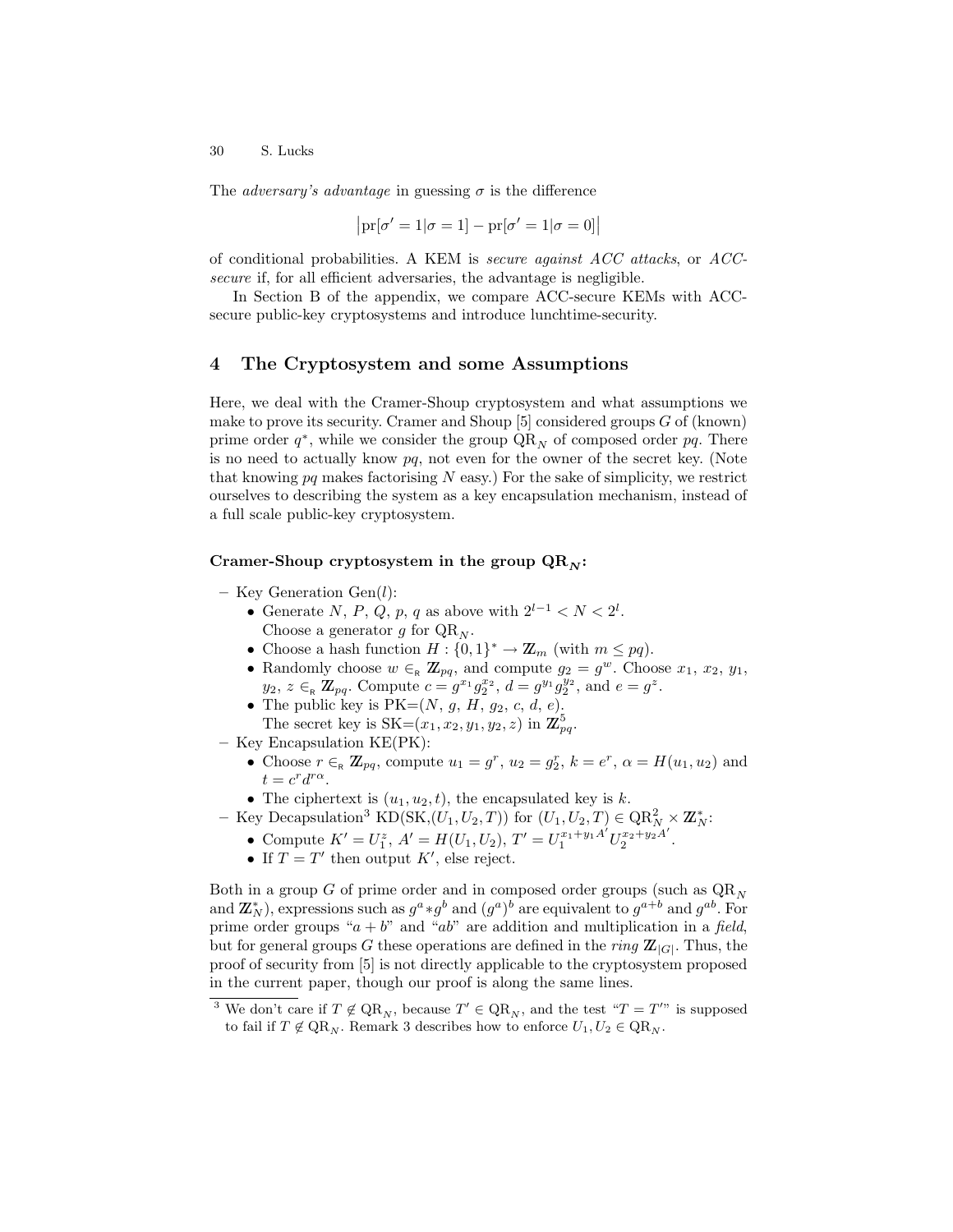**Assumption:** (Target collision resistance of  $H$ )

Let  $F_H$  be a family of hash functions  $\{0,1\}^* \to \mathbb{Z}_m$ , for  $m \leq pq$ . Consider the following experiment:

1. Fix an input  $T$  for  $H$  (the "target").

2. Randomly choose  $H$  from the family  $F_H$ .

It is infeasible to find a "collision" for the target T, i.e., an input  $T' \neq T$  such that  $H(T) = H(T')$ .

As a minor abuse of notation, we write " $H$  is target collision resistant" ("TCresistant") to indicate that H has been chosen from such a family  $F_H$ .

**Assumption:** (decisional Diffie-Hellman (DDH) assumption for  $QR_N$ ) Let a generator g for  $QR_N$  be given. Consider the distributions R of triples  $(g_2, u_1, u_2) \in_R QR_N^3$  and  $\overline{D}$  of triples  $(g_2, u_1, u_2)$  with  $g_2 \in_R QR_N$ ,  $r \in_R \mathbb{Z}_{pq}$ ,  $u_1 = g^r$ , and  $u_2 = g_2^r$ . It is infeasible to distinguish between R and D.<sup>4</sup>

**Assumption:** (computational Diffie-Hellman (CDH) assumption for  $QR_N$ ) Let a generator g for  $QR_N$  be given. Given two values  $g_2 \in_R QR_N$  and  $u_1 \in_R$  $QR_N$  with  $\log_g(u_1) = r$ , it is infeasible to find the value  $u_2 = g_2^r$ .

**Assumption:** (factoring assumption for  $N$ ) Given N, it its infeasible to find P or Q.

#### Theorem 1 (Factoring assumption  $\Rightarrow$  CDH assumption).

If the factoring N is infeasible, the CDH assumption for  $QR_N$  holds.

The proof is in Section C of the appendix.

## 5 Some Technicalities

**Lemma 5.** Let g be a generator of  $QR_N$  and  $w \in_R \mathbb{Z}_{pq}$ . The value  $g_2 = g^w$  is a uniformly distributed random value in  $QR_N$ . With overwhelming probability,  $g_2$ is a generator for  $QR_N$ .

*Proof.* Clearly,  $g_2$  is uniformly distributed. By Lemma 4,  $g_2$  is a generator for  $QR_N \Leftrightarrow w \in \mathbb{Z}_{pq}^*$ . Hence, pr[g<sub>2</sub> is a generator for  $QR_N] = (p-1)(q-1)/pq$ .  $\Box$ 

**Lemma 6.** If it is feasible to find any pair  $(\alpha, \beta) \in \mathbb{Z}_{pq}$  with  $(\alpha - \beta) \in \mathbb{Z}_{pq}$  $\mathbb{Z}_{pq}^* - \{0\},\; it\; is\; feasible\; to\; factorise\; N.$ 

 $4$  An alternative view would be to consider two distributions  $D_4$  and  $R_4$  of quadruples  $(g, g_2, u_1, u_2)$ . The distribution of g is the same for  $D_4$  and  $R_4$ , and g is a generator. Apart from that, we don't specify how g is actually chosen. The values  $g_2$ ,  $u_1$  and  $u_2$  are either chosen according to  $D$ , or according to  $R$ .

<sup>&</sup>lt;sup>5</sup> Since  $g \in \mathbb{Q}R_N$  is a generator,  $\log_g(x)$  is uniquely defined for  $x \in \mathbb{Q}R_N$ .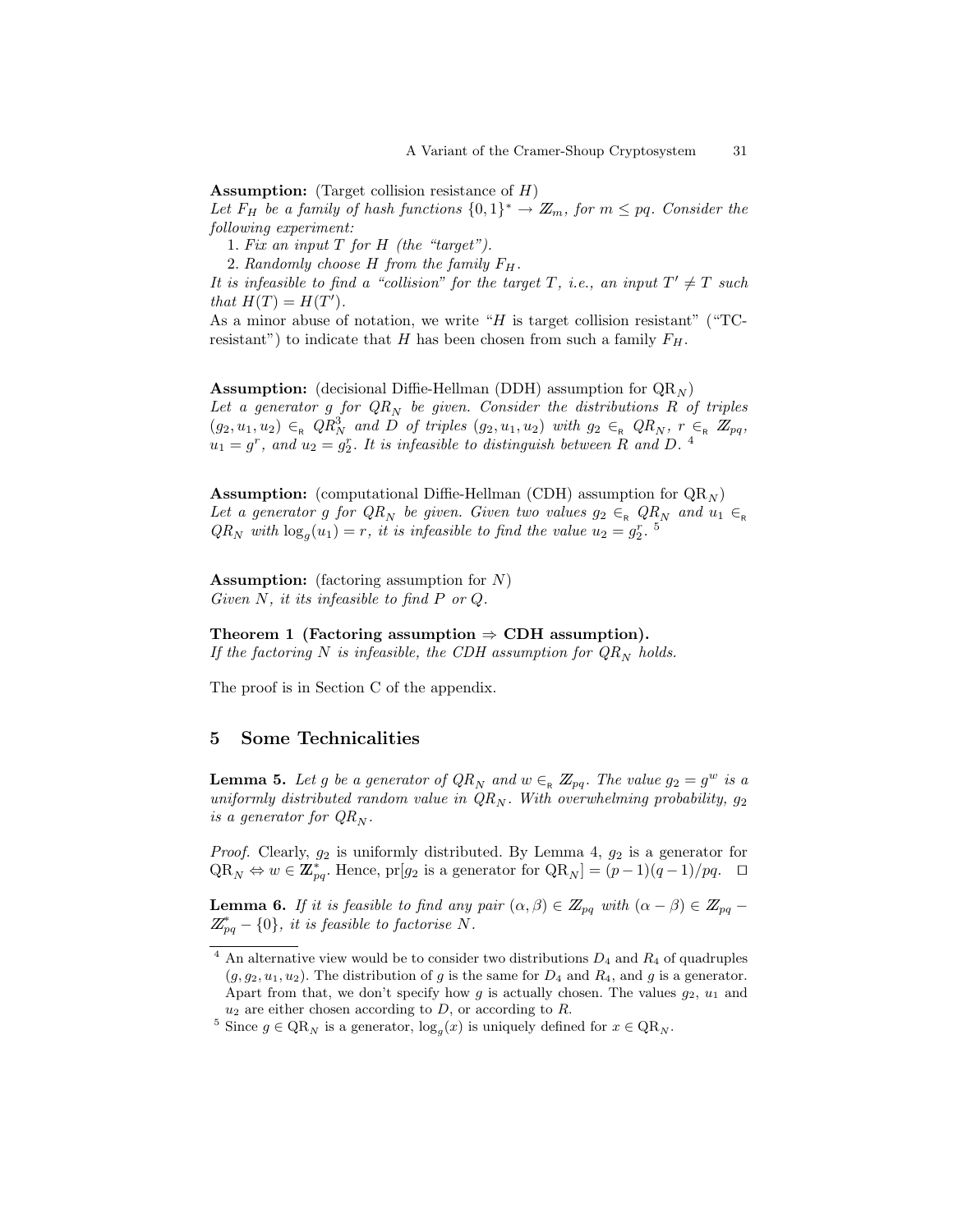*Proof.* Let g be a generator for  $QR_N$ . If  $(\alpha - \beta) \in \mathbb{Z}_{pq} - \mathbb{Z}_{pq}^* - \{0\}$ , then  $\text{ord}(g^{\alpha-\beta}) \in \{p,q\}$  and thus, we can compute  $\text{gcd}(g^{\alpha-\beta}-1,N) \in \{P,Q\}.$   $\Box$ 

**Lemma 7.** Let g be a generator for  $QR_N$  and  $g_2 \in_R QR_N$ . If it is feasible to choose  $u_1, u_2$  such that  $u_1 = g^{r_1}, u_2 = g_2^{r_2},$  and  $(r_2 - r_1) \in \mathbb{Z}_{pq} - \mathbb{Z}_{pq}^* - \{0\},$  it is feasible to factorise N.

*Proof.* Choose  $g_2$  as suggested in Lemma 5:  $w \in R \mathbb{Z}_{pq}$ ;  $g_2 = g^w$ . Since  $(r_2 - r_1) \in R$  $\mathbb{Z}_{pq} - \mathbb{Z}_{pq}^* - \{0\}$ ,  $\text{ord}(g^{r_2-r_1}) \in \{p,q\}$ . Similarly,  $\text{ord}(g_2^{r_2-r_1}) \in \{p,q\}$ , and thus  $gcd(g_2^{r_2-r_1}, N) \in \{P, Q\}$ . Due to  $g_2^{r_2-r_1} = g_2^{r_2}/g_2^{r_1} = u_2/u_1^w$ , and since we know w, we actually can compute  $g_2^{r_2-r_1}$  and thus factorise N.  $\square$ 

Now we describe a simulator for the Cramer-Shoup cryptosystem. Its purpose is not to be actually used for key encapsulation and decapsulation, but as a technical tool for the proof of security. If an adversary mounts an attack against the Cramer-Shoup cryptosystem, the simulator may provide the responses, instead of an "honest" Cramer-Shoup oracle. Note that the adversary can make many key decapsulation queries, but only one single key encapsulation query.

#### A Simulator for the Cramer-Shoup Cryptosystem in  $QR_N$ :

- Generate the public key:
	- Let the values g, N and H and a triple  $(g_2, u_1, u_2) \in QR_N^3$  be given.
	- Choose  $x_1, x_2, y_1, y_2, z_1, z_2 \in_R \mathbb{Z}_{pq}$ . Compute  $c = g^{x_1} g_2^{x_2}, d = g^{y_1} g_2^{y_2}$ , and  $e = g^{z_1} g_2^{z_2}$ . <sup>6</sup> The public key is  $PK = (N, g, H, g_2, c, d, e)$ .
- Key Encapsulation KE(PK):
	- Compute  $k = u_1^{z_1} u_2^{z_2}, \ \alpha = H(u_1, u_2), \ t = u_1^{x_1 + y_1 \alpha} u_2^{x_2 + y_2 \alpha}.$
	- The ciphertext is  $(u_1, u_2, t)$ , the encapsulated key is k.
- Key Decapsulation  $KD(SK,(U_1,U_2,T))$ :
	- Compute  $K' = U_1^{z_1} U_2^{z_2}$ ,  $A' = H(U_1, U_2)$ ,  $T' = U_1^{x_1+y_1A'} U_2^{x_2+y_2A'}$  $x_2+y_2A$ .
	- If  $T = T'$  then output K', else reject.

## 6 A Proof of Security in the Standard Model

In this section, we prove the security of the Cramer-Shoup Cryptosystem in  $QR_N$  in the standard model. The proof is based on three lemmas.

#### Theorem 2 (Security in the standard model).

If H is TC-resistant and both the DDH assumption for  $QR_N$  and the factoring assumption for N hold, the Cramer-Shoup cryptosystem in  $QR_N$  is ACC-secure.

**Lemma 8.** If the triple  $(g_2, u_1, u_2)$  given to the simulator is distributed according to distribution D, an adversary cannot statistically distinguish between the behavior of the simulator and the Cramer-Shoup cryptosystem itself.

<sup>&</sup>lt;sup>6</sup> In contrast to the simulator, the cryptosystem itself implicitly defines  $z_2 = 0$ .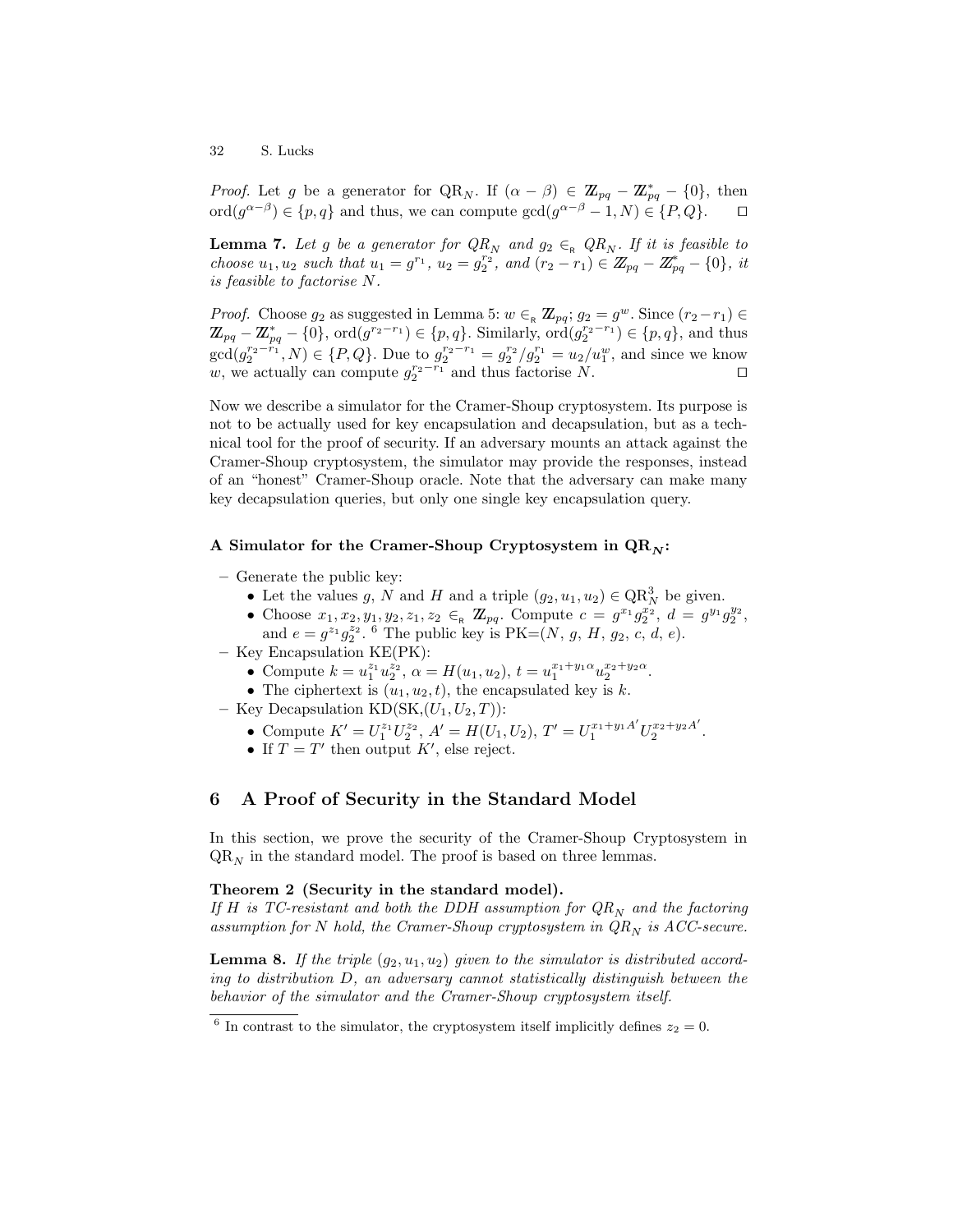*Proof.* If  $(g_2, u_1, u_2)$  is distributed according to D, a value r exists such that  $u_1 = g^r$  and  $u_2 = g^r_2$ . We show that the simulator's responses are statistically indistinguishable from the real cryptosystem's responses.

Consider the key encapsulation query. The simulator computes

$$
k = u_1^{z_1} u_2^{z_2} = g^{rz_1} g_2^{rz_2} = (g^{z_1} g_2^{z_2})^r = e^r,
$$
  
\n
$$
\alpha = H(u_1, u_2)
$$
 and  
\n
$$
t = u_1^{x_1 + y_1 \alpha} u_2^{x_2 + y_2 \alpha} = g^{rx_1 + ry_1 \alpha} g_2^{rx_2 + ry_2 \alpha} = g^{rx_1} g_2^{rx_2} g^{ry_1 \alpha} g_2^{ry_2 \alpha} = c^r d^{r \alpha}.
$$

The distribution of the response  $((q_2, u_1, u_2), k)$  is identical to the distribution of the cryptosystem's response.

Now consider the key decapsulation queries. If a query  $(U_1, U_2, T)$  is valid, i.e., if a value  $R \in \mathbb{Z}_{pq}$  exists with  $U_1 = g^R$  and  $U_2 = g_2^R$ , the simulator's response is the same as the response the cryptosystem provides. Both the simulator and the cryptosystem reject  $(U_1, U_2, T)$  if  $T \neq T' = U_1^{x_1+y_1A'} U_2^{x_2+y_2A'}$  $2^{x_2+y_2A}$ , and else output  $K' = U_1^{z_1} U_2^{z_2} = (g^R)^{z_1} (g_2^R)^{z_2} = (g^{z_1} g_2^{z_2})^R = e^R$ . It remains to show that both the cryptosystem and the simulator (given  $(g_2, u_1, u_2)$  distributed according to  $D$ ) reject all invalid key decapsulation queries with overwhelming probability – and thus essentially behave identically.

The decision to reject an invalid ciphertext  $(U_1, U_2, T)$  depends on four random values  $x_1, x_2, y_1, y_2 \in \mathbb{Z}_{pq}$ . A part of the public key are the values c and d with  $c = g^{x_1}g_2^{x_2} = g^{x_1}g^{wx_2}$  and  $d = g^{y_1}g_2^{y_2} = g^{y_1}g^{wy_2}$ , i.e.,

$$
l_c := \log_g(c) = x_1 + wx_2 \iff x_1 = l_c - wx_2 \text{ and } (1)
$$

$$
l_d := \log_g(d) = y_1 + wy_2. \iff y_1 = l_d - wy_2 \tag{2}
$$

These equations<sup>7</sup> provide public information about the quadruple  $(x_1, x_2, y_1, y_2)$ of secret values. The response to the encapsulation query provides another equation  $\log_g(t) = rx_1 + ry_1\alpha + rw_2 + rw_2\alpha$ , however  $\log_g(t) = rl_c + rl_d\alpha$ , i.e., this new equation linearly depends on Equations 1 and 2, and thus provides no new information about  $(x_1, x_2, y_1, y_2)$ . This still leaves  $(pq)^2$  possibilities for the quadruple  $(x_1, x_2, y_1, y_2)$ .

Assume  $g_2$  to be a generator for  $QR_N$ . (By Lemma 5, this is overwhelmingly probable.) Let the ciphertext  $(U_1, U_2, T)$  be invalid. Thus,  $R_1 \neq R_2$  exist with  $U_1 = g^{R_1}$  and  $U_2 = g_2^{R_2}$ . To answer the query, the values  $K' = U_1^{z_1} U_2^{z_2}$  (or  $K' =$  $U_1^z$ ),  $A' = H(U_1, U_2)$ , and  $T' = U_1^{x_1+y_1A'} U_2^{x_2+y_2A'} = g^{R_1x_1+R_1y_1A'} g_2^{R_2x_2+R_2y_2A'}$ 2 are computed, which provides the equation

$$
l_{T'} := \log_g(T') = R_1 x_1 + R_1 y_1 A' + w R_2 x_2 + w R_2 y_2 A'. \tag{3}
$$

Equations 1 and 2 can be used to eliminate the variables  $x_1$  and  $y_1$ :

$$
l_{T'} = R_1 l_c - R_1 w x_2 + R_1 l_d A' - R_1 w y_2 A' + w R_2 x_2 + w R_2 y_2 A'
$$
  
=  $R_1 l_c + R_1 l_d A' + w x_2 (R_2 - R_1) + w y_2 A' (R_2 - R_1)$ 

<sup>&</sup>lt;sup>7</sup> It is vital that  $l_c$  and  $l_d$  are uniquely defined. We need not actually compute  $l_c$  or  $l_d$ .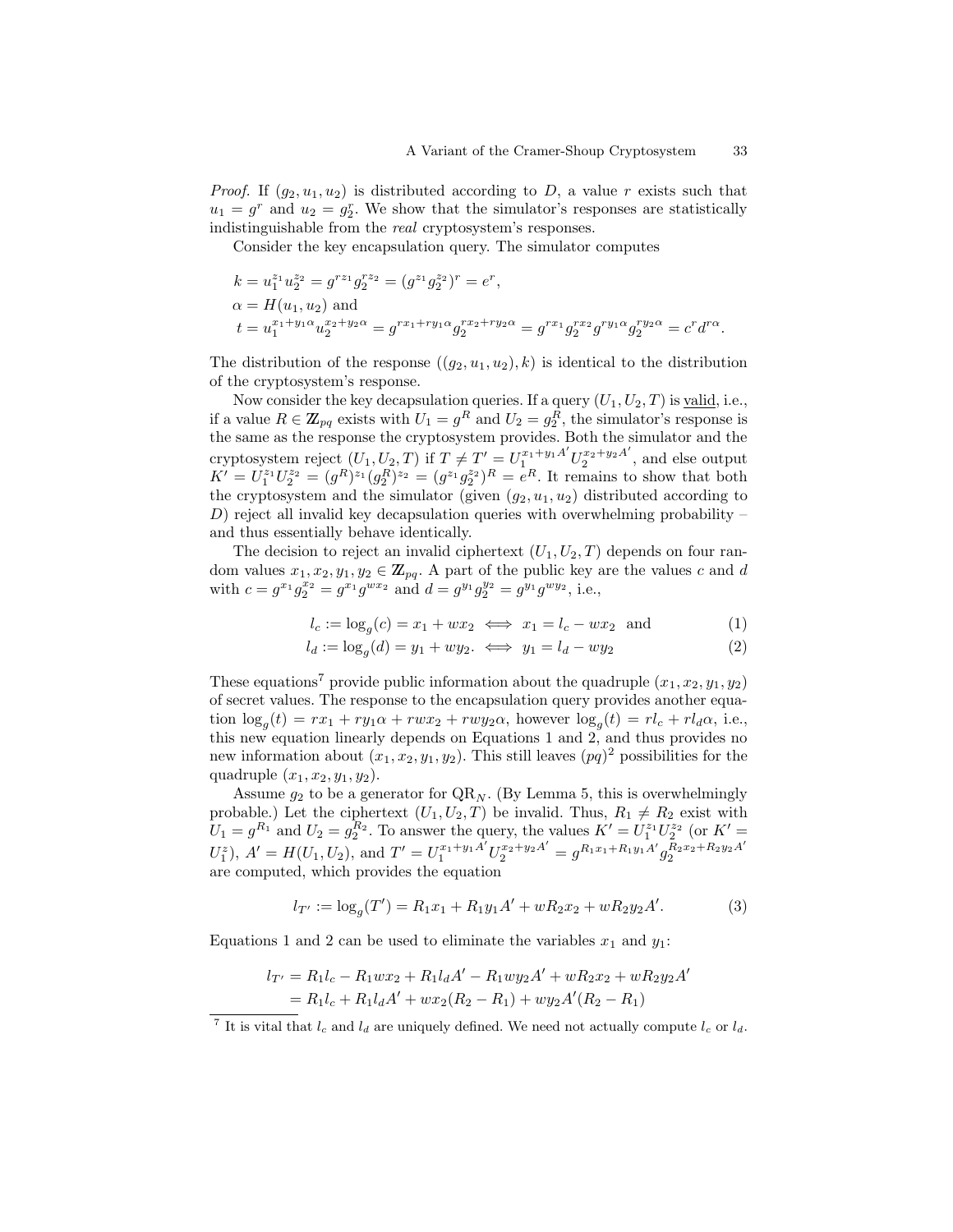By Lemma 5 and Lemma 7 we know that with overwhelming probability and under the factoring assumption both w and  $(R_2 - R_1)$  are invertible mod pq. If these two values are invertible, we may fix the value  $y_2$  arbitrarily and there always exists a uniquely defined value

$$
x_2 = \frac{l_{T'} - R_1 l_c - R_1 A' l_d - w y_2 A' (R_2 - R_1)}{w (R_2 - R_1)}
$$

to prevent the rejection of the invalid ciphertext  $(U_1, U_2, T)$ . Each time an invalid ciphertext is rejected, this eliminates at most  $pq$  of the  $(pq)^2$  possible quadruples  $(x_1, x_2, y_1, y_2).$ 

**Lemma 9.** If the triple  $(g_2, u_1, u_2) \in QR_N^3$  given to the simulator is distributed according to distribution R, the simulator rejects all invalid ciphertexts with overwhelming probability.

*Proof.* Recall that the rejection of an invalid ciphertext  $(U_1, U_2, T)$  depends on the quadruple  $(x_1, x_2, y_1, y_2) \in QR_N$  of secret values, and that the public key provides the two linear Equations 1 and 2 to narrow down the number of possibilities for  $(x_1, x_2, y_1, y_2)$  to  $(pq)^2$ . The response to the encapsulation query provides the value  $t = u_1^{x_1 + y_1 \alpha} u_2^{x_2 + y_2 \alpha}$  and thus a linear equation

$$
l_t := \log_g(t) = r_1 x_1 + r_1 y_1 \alpha + w r_2 x_2 + w r_2 y_2 \alpha. \tag{4}
$$

By using Equations 1 and 2, we can eliminate the variables  $x_1$  and  $y_1$ :

$$
l_t = r_1 l_c - r_1 w x_2 + r_1 l_d \alpha - r_1 w x_2 \alpha + w r_2 x_2 + w r_2 y_2 \alpha
$$
  
=  $r_1 l_c + r_1 l_d \alpha + w x_2 (r_2 - r_1) + w y_2 \alpha (r_2 - r_1)$   

$$
\Rightarrow y_2 = \frac{l_t - r_1 l_c - r_1 l_d - w x_2 (r_2 - r_1)}{w (r_2 - r_1) \alpha}
$$

An invalid ciphertext  $(U_1, U_2, T)$  is rejected, except when Equation 3 holds, which means  $T' = T$ . Recall  $\alpha = H(u_1, u_2)$  and  $A' = H(U_1, U_2)$  and consider three cases:

- Case 1,  $(U_1, U_2) = (u_1, u_2)$ : By the definition of an ACC attack, we require  $t \neq T$ , and thus the key decapsulation query  $(U_1, U_2, T)$  will be rejected.
- Case 2,  $(U_1, U_2) \neq (u_1, u_2)$  and  $\alpha = A'$ : This is a collision for H for the target  $(u_1, u_2)$ , which contradicts the assumption for H to be TC-resistant.
- Case 3:  $(U_1, U_2) \neq (u_1, u_2)$  and  $\alpha \neq A'$ : We have four unknowns  $x_1, x_2, y_1, y_2$  $\overline{\epsilon}$  QR<sub>N</sub>, and four Equations 1, 2, 3, and 4 describe their relationship. By solving this system of linear equations we get

$$
y_2 = \frac{l_{T'} - r_1 l_c - \frac{l_t - r_2 l_c - r_1 l_d \alpha}{r_2 - r_1}(R_2 - R_1) - A' R_1 l_d}{(R_2 - R_1) w (A' - \alpha)},
$$

which uniquely determines  $y_2$  if all the four values  $(r_2 - r_1)$ ,  $(R_2 - R_1)$ , w, and  $(A'-\alpha)$  are invertible in  $\mathbb{Z}_{pq}$ .<sup>8</sup> The invertibility of  $(r_2-r_1)$  and  $(R_2 - R_1)$  follows from Lemma 7, the invertibility of w follows from Lemma 5, and the invertibility of  $(A'-\alpha)$  follows from Lemma 6.  $\square$ 

<sup>8</sup> This implies that the four linear equations 1, 2, 3, and 4 are linearly independent.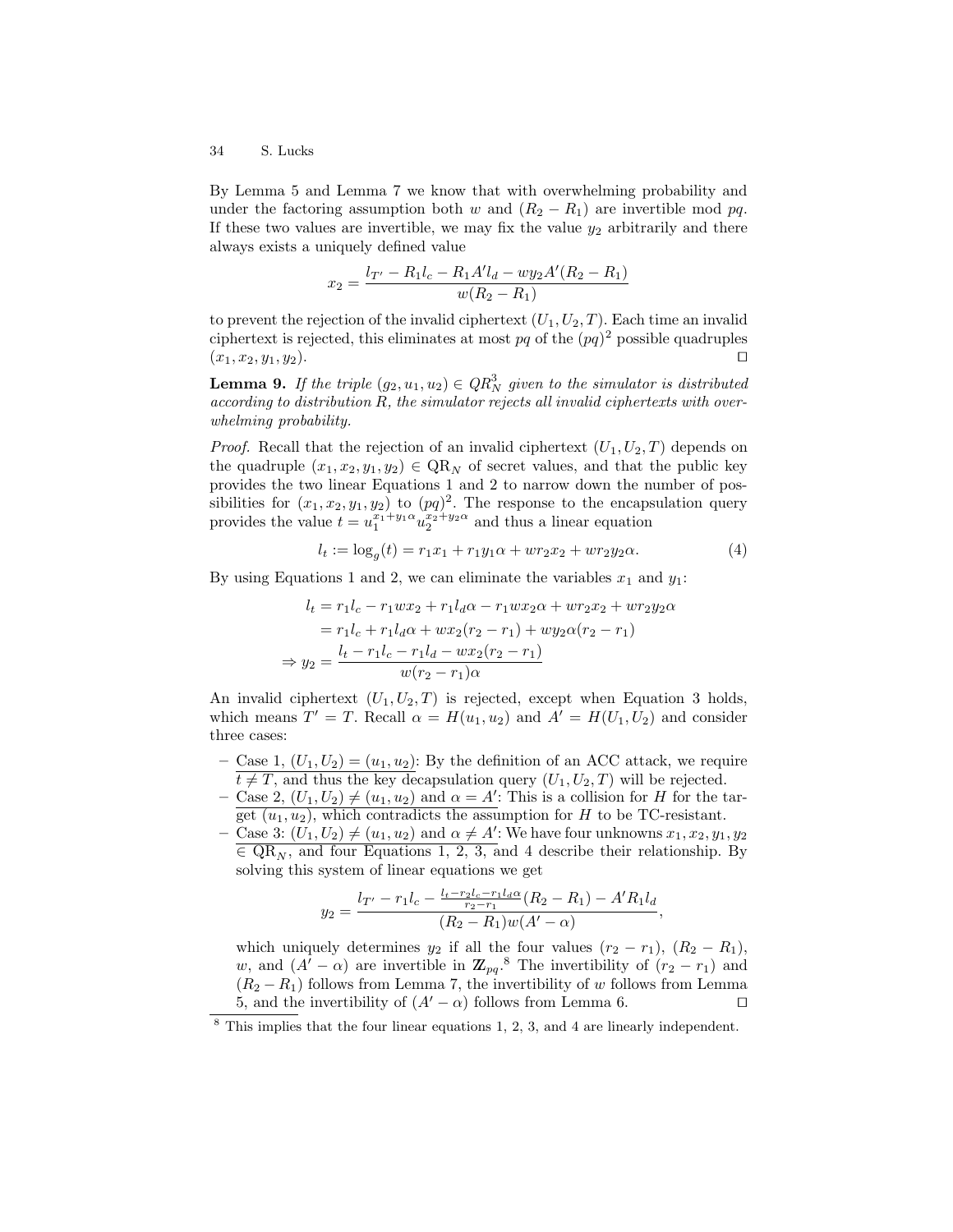**Lemma 10.** Let  $k$  be the encapsulated key in the response for the encapsulation query. If the triple  $(g_2, u_1, u_2) \in QR_N^3$  given to the simulator is distributed according to distribution R, it is infeasible for the adversary to distinguish between k and a uniformly distributed random value.

*Proof.* We set  $r_1 = \log_g(u_1)$  and  $r_2 = \log_{g_2}(u_2)$ . Assume that  $g_2 = g^w$  is a generator for  $QR_N$  and that  $r_1 \neq r_2$ . Both assumptions hold with overwhelming probability. Now we prove: If all invalid decapsulation queries are rejected during the simulation, then under the factoring assumption it is infeasible for the adversary to distinguish between k and a random value.

Observe that k only depends on the two random values  $z_1, z_2 \in QR_N$ . Since  $e = g^{z_1} g_2^{z_2}$ , the public key provides one linear equation

$$
l_e := \log_g(e) = z_1 + wz_2 \iff z_1 = l_e - wz_2. \tag{5}
$$

The rejection of an invalid key decapsulation query does not depend on  $z_1$  and  $z_2$ . If the decapsulation query  $(U_1, U_2, T)$  is valid and not rejected, we have a value R such that  $U_1 = g^R$  and  $U_2 = g_2^R$ . By  $\log_g(k) = Rz_1 + Rwz_2 = R\log_g(e)$ this provides another equation, linearly depending on Equation 5. The response for the key encapsulation query consists of a ciphertext  $(u_1, u_2, t)$  and a key  $k = u_1^{z_1} u_2^{z_2} = g^{r_1 z_1} g^{w r_2 z_2}$ , which provides a linear equation

$$
l_k := \log_g(k) = r_1 z_1 + w r_2 z_2 = r_1 l_e - r_1 w z_2 + r_2 w z_2 = r_1 l_e + w z_2 (r_2 - r_1),
$$
 (6)

which finally gives

$$
z_2 = \frac{l_k - r_1 l_e}{w(r_2 - r_1)}.
$$

As before, we argue that with overwhelming probability and under the factoring assumption both w and  $(r_2 - r_1)$  are invertible in  $\mathbb{Z}_{pq}$ . If w and  $(r_2 - r_1)$  are invertible, then a unique value  $z_2$  exists for every key  $k \in \text{QR}_N$ .

Proof (Theorem 2). If the adversary can break the cryptosystem by distinguishing a real encapsulated key from a random one, she can do so as well in the simulation, if the simulator input is chosen according to distribution  $D$  (Lemma 8). Since she cannot distinguish a real key from a random key in the simulation if the simulator input is distributed according to  $R$  (Lemmas 9 and 10), being able to break the cryptosystem means being able to distinguish distribution D from distribution R, contradicting the DDH assumption for  $QR_N$ .

Remark 1 (Strengthening Theorem 2 by avoiding the factoring assumption). If H is TC-resistant and the DDH assumption for  $QR_N$  holds, the Cramer-Shoup Cryptosystem in  $\mathbb{Q}\mathbb{R}_N$  is ACC-secure.

To verify this, assume that the adversary somehow learns the factors  $P$  and  $Q$ of N. Then the DDH-problem for  $QR_N$  is hard if and only if both the DDH problem for  $\mathrm{QR}_P$  and the DDH problem for  $\mathrm{QR}_O$  are hard. But given P and Q and an oracle to mount an ACC-attack against the Cramer-Shoup Cryptosystem for  $QR_N$ , we can use this oracle to solve the DDH problem for either  $QR_P$  or  $QR_{\mathcal{O}}$ . In this case, the DDH problem for  $QR_N$  is feasible.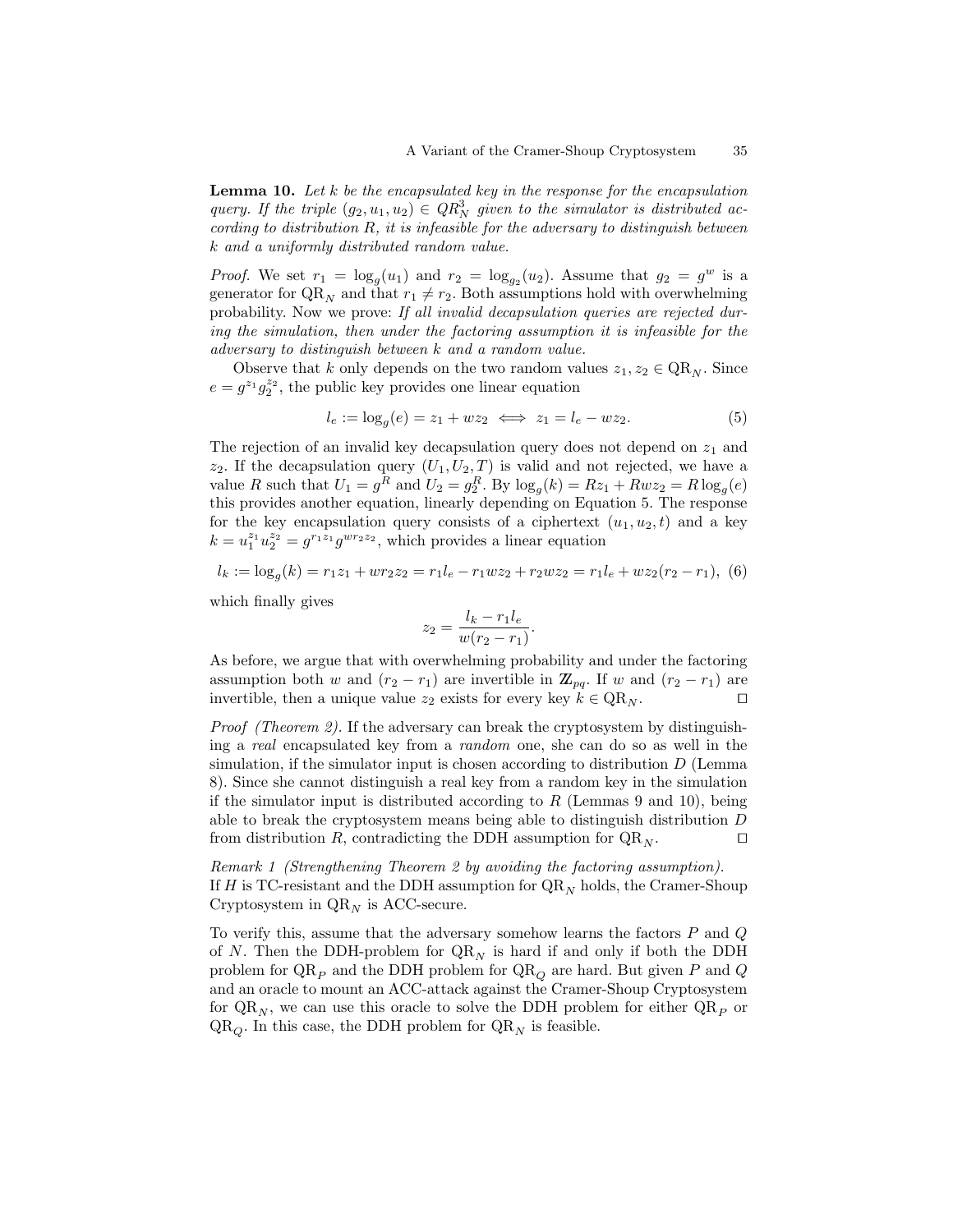# 7 An Extension and its Security

We describe how to extend the Cramer-Shoup cryptosystem, dealing with a hash function h, which may be used like a random oracle  $(\rightarrow$  Figure 1):

#### 7.1 The Extended Scheme and its Abstract Security

### Cramer-Shoup cryptosystem in  $QR_N$  with h-extension:

- The key pair (PK, SK) is the same as for the non-extended Cramer-Shoup cryptosystem. Let h be a function  $h: \{1, 2, 3\} \times \mathbb{Q} \mathbb{R}^3_N \to \mathbb{Q} \mathbb{R}_N$ .
- Extend key encapsulation by computing  $t_* = t * h(1, k, u_1, u_2)$  (→ solid arrows in Figure 1) and  $\tau = t * h(2, k, u_1, u_2)$  and  $k_* = k * h(3, \tau, u_1, u_2)$  ( $\rightarrow$  dashed arrows). The ciphertext is  $(u_1, u_2, t_*)$ , the encapsulated key is  $k_*$ .
- Decapsulate the ciphertext  $(U_1, U_2, T_*) \in QR_N^2 \times \mathbb{Z}_N^*$  by computing K', T' as before, and reject if  $T' * h(1, K', U_1, U_2) \neq T_*$ . Else compute  $\tau' =$  $T' * h(2, K', U_1, U_2)$  and output  $K'_{*} = K' * h(3, \tau', U_1, U_2)$ .



Fig. 1. The h-extension: converting t and k into  $t_*$  and  $k_*$ .

### Theorem 3 (Security of h-extended scheme in standard model).

Let h be any efficient function  $h: \{1,2,3\} \times QR_N^3 \rightarrow QR_N$ . If H is TC-resistant and both the DDH assumption for  $QR_N$  and the factoring assumption for N hold, the Cramer-Shoup cryptosystem in  $QR_N$  is ACC-secure.

*Proof.* Observe that the simulator described in Section 5 computes the values  $k$ and  $t$  when dealing with an encapsulation query. Also, being asked to decapsulate the ciphertext  $(U_1, U_2, T)$ , the same simulator computes the values K' and T' from  $U_1$  and  $U_2$ . Thus, it is straightforward to apply the h-extension to the simulator. Since  $h$  is efficient, the extended simulator is efficient, too.

Using the extended simulator instead of the original one, the proof for Theorem 2 is applicable to Theorem 3.  $\Box$ 

Theorem 4 (Security of h-extended scheme in random oracle model). If the function  $h$  is modeled as a random oracle, the  $h$ -extended scheme is  $ACC$ secure under the factoring assumption.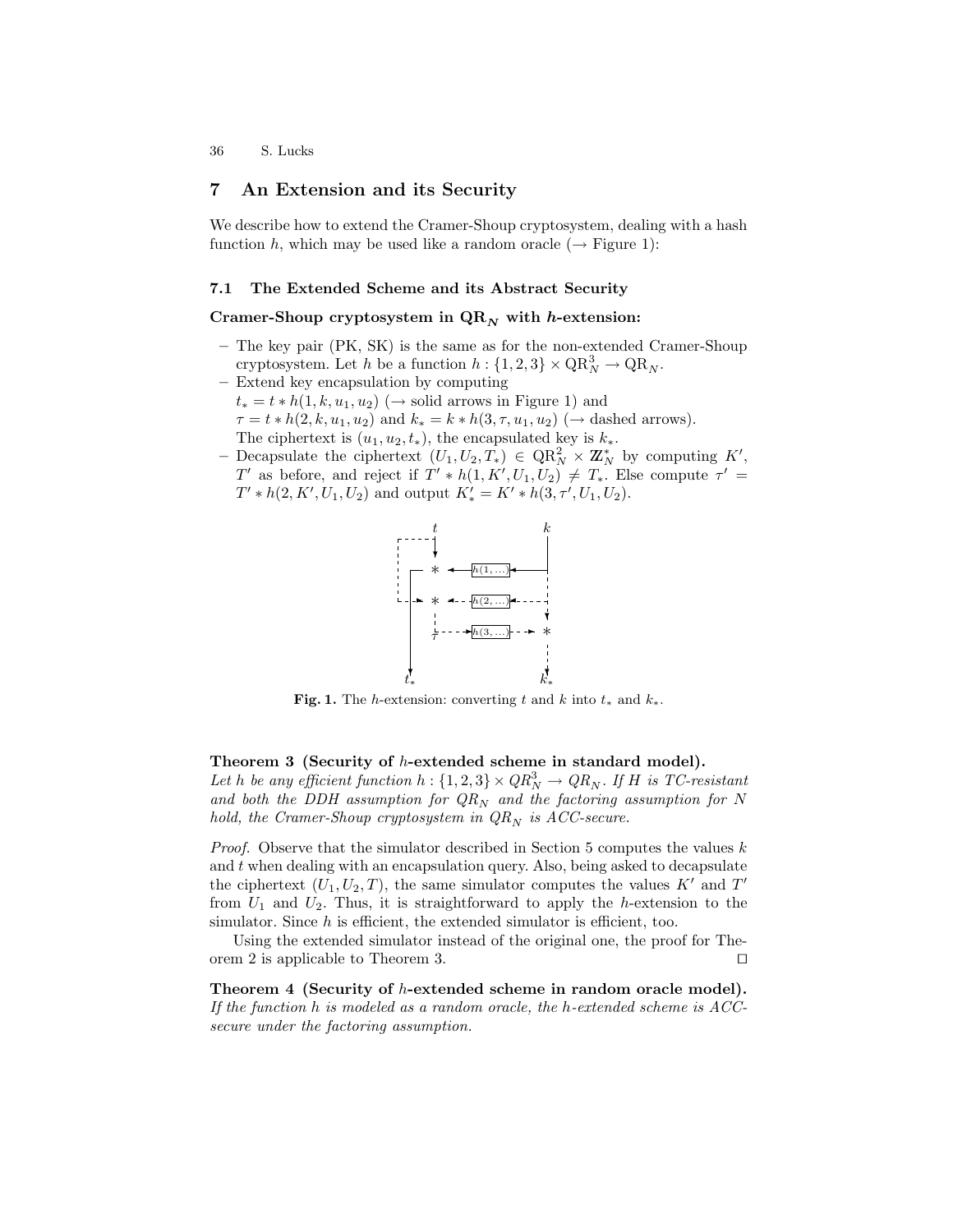*Proof.* Let  $N$  and  $H$  be given. Consider an adversary with a non-negligible advantage to win the attack game. In the following experiment, we modify the key generation and we describe how to respond to the adversary's oracle queries, including queries to the random oracle. We start with the key generation:

- Choose  $\beta \in_R \{1, \ldots, \lfloor N/4 \rfloor 1\}, \alpha \in_R \mathbb{Z}_N^*$  and compute  $e := \alpha^2$ .
- Choose  $u_1 \in_R \mathbb{Q}R_N$  and compute  $g := u_1^{2\beta}$ . (We will search for  $k = e^{\log_g(u_1)}$ , i.e., for the value k with  $k^{2\beta} = e$ . If we find k, we have a 50% chance that  $gcd(k^{\beta} - \alpha, N) \in \{P, Q\}$  holds, providing us with the factorisation of N.)
- Choose  $w \in_{\mathsf{R}} \mathbb{Z}_{pq}$  and compute  $g_2 = g^w$  and  $u_2 = u_1^w$ .
- Choose  $x_1, x_2, y_1, y_2 \in_R \mathbb{Z}_{pq}$  and compute  $c = g^{x_1} g_2^{x_2}$  and  $d = g^{y_1} g_2^{y_2}$ .
- Use  $(N, g, H, g_2, c, d, e)$  as the public key.

The response to the key encapsulation query is the ciphertext  $(u_1, u_2, t_*)$  and the encapsulated key  $k_*$  with  $t_*, k_* \in_R \mathbb{Q}R_N$ .

Let  $(U_1, U_2, T_*)$  be a key decapsulation query. We respond as follows:

- Compute  $T' = U_1^{x_1+y_1A'} U_2^{x_2+y_2A'}$  $x_2+y_2A$ .
- Consider values K' with queries for  $\delta_1 = h(1, K', U_1, U_2)$  to the random oracle. Verify, if for one such value  $K'$  the equation

$$
(K')^{2\beta} = U_1 \tag{7}
$$

holds. If not, or if  $T_* \neq T' * \delta_1$ , then reject.

- Else ask the random oracle for  $\delta_2 = h(2, K', U_1, U_2)$ , compute  $\tau = T' * \delta_2$ , ask for  $\delta_3 = h(3, \tau, U_1, U_2)$ , and respond  $K'_* = K' * \delta_3$  to the adversary.

A <u>random oracle</u> query to compute  $h(I, X, U_1, U_2)$  (with  $I \in \{1, 2, 3\}$  and X,  $U_1, U_2 \in \text{QR}_N$  may be asked either by the adversary, or by ourselves when answering a key decapsulation query. The answer is computed as follows:

- 1. If we have been asked for  $h(I, X, U_1, U_2)$  before, repeat the same answer.
- 2. Else, if  $I \in \{1, 2\}$ ,  $u_1 = U_1$ ,  $u_2 = U_2$ , and  $X^{2\beta} = e$ , print X and abort.
- 3. Else choose  $Y \in_{\mathsf{R}} \mathsf{QR}_N$  and respond Y.

Observe that if we never abort ( $\rightarrow$  Step 2), the adversary cannot distinguish h from a random function over the same domain. On the other hand, assume that we abort the experiment, having found a value X with  $X^{2\beta} = e$ , i.e., a square root (mod N) of e. Initially, we know two square roots of e, namely  $\pm \alpha$ . Since the adversary has no information about  $\alpha$ , except for  $e = \alpha^2$ ,  $X^{\beta} \neq \pm \alpha$  holds with probability 1/2. In this case, we can factorise N by computing  $gcd(X^{\beta} \alpha, N$ )  $\in \{P, Q\}$ . This shows: If  $\pi$  is the probability to abort the experiment, we can factorise N with the probability  $\pi/2$  after running the experiment once.

Now, we deal with three different games:

- 1. The attack game with the "real" encapsulated key  $k_*$ ,
- 2. the attack game where  $k_*$  is replaced by a random value, and
- 3. the experiment we defined for the current proof.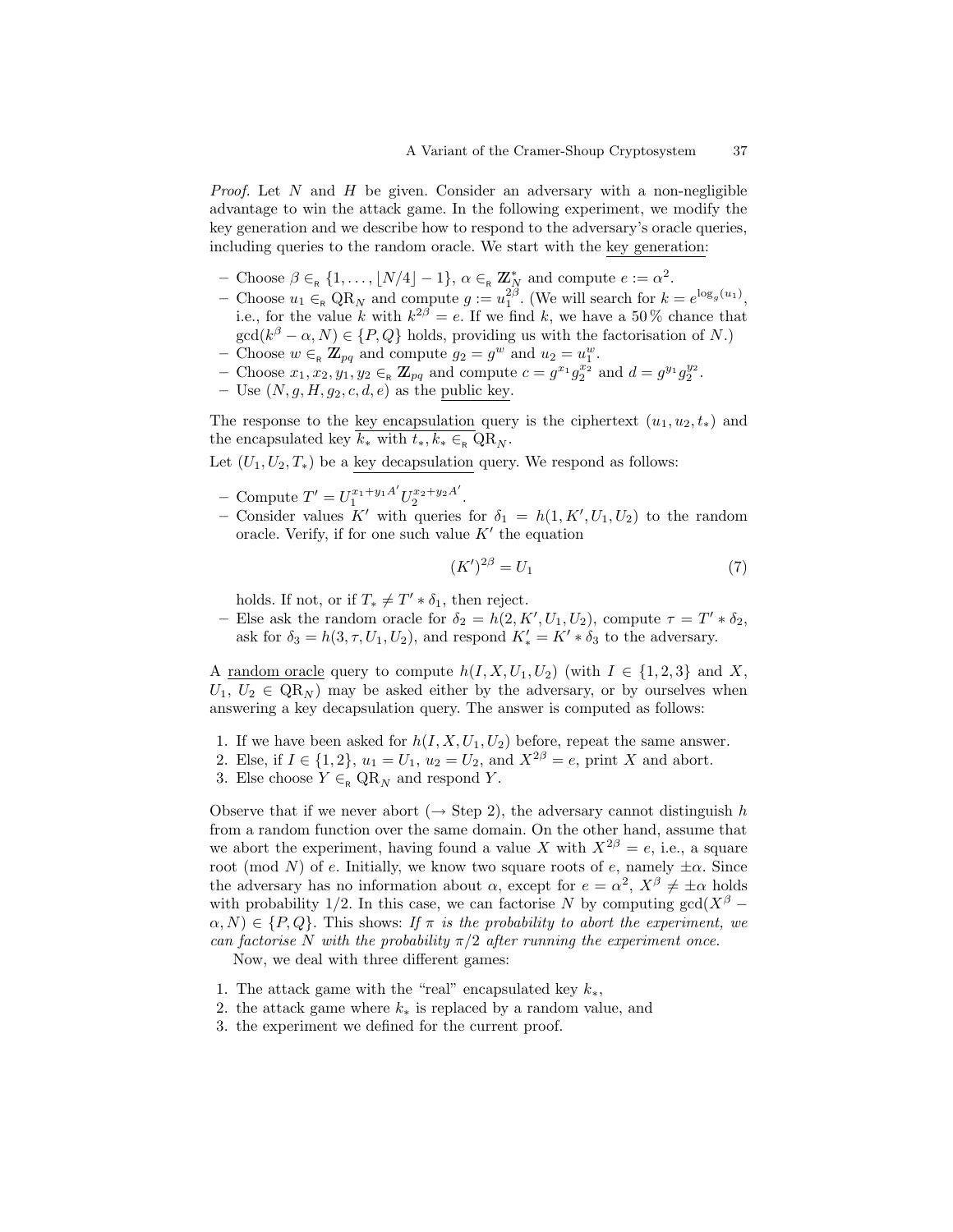As it turns out, the adversary cannot distinguish the experiment from either of the attack games, except when we abort the experiment:

- The public key values  $g, g_2, c, d$ , and e are independent uniformly distributed random values in  $QR_N$  – in the attack games, as in the experiment.
- In the attack games, the values  $u_1$  and  $u_2$  from the encapsulation query satisfy the equation  $u_2 = g_2^{\log_g(u_1)}$  $\frac{\log_q(a_1)}{2}$ , with  $u_1 \in_R \mathbb{Q}R_N$ . For one of the attack games, the values  $t_*$  and  $k_*$  depend on t and k (and h), while for the other one,  $t_*$  depends on t and k, while  $k_*$  is chosen at random.

In the experiment,  $u_1 \in_R \text{QR}_N$  and  $u_2 = g_2^{\log_g(u_1)}$  $a_2^{\log_g(u_1)}$  as well. The value  $t_*$ cannot be distinguished from a uniformly distributed random value without asking for  $h(1, k, u_1, u_2)$  (and then aborting). The value  $k_*$  cannot be distinguished without asking for  $h(3, \tau, u_1, u_2)$ . Asking this query is infeasible without having asked for  $\delta_2 = h(2, k, u_1, u_2)$  (followed by an abortion), since  $\tau$  depends on  $\delta_2$ .

– Consider a decapsulation query  $(U_1, U_2, T_*)$ . Let K' be defined by Equation 7. If h is a well-defined function, there is a unique well defined value  $T'_{*}$  such that a ciphertext  $(U_1, U_2, T'_{*})$  has to be accepted, and every ciphertext  $(U_1, U_2, T_*)$  with  $T_* \neq T'_*$  has to be rejected. Without asking for  $h(1, K', U_1, U_2)$ , the adversary cannot predict  $T'_*$ , and any ciphertext  $(U_1, U_2, T_*)$  chosen by the adversary is rejected with overwhelming probability in the attack games and with probability 1 in the experiment.

If the adversary had asked for  $h(1, K', U_1, U_2)$ , the computation of  $T'_{*}$  and  $K'_*$  is exactly the same in the experiment as in the attack games.  $\hfill \Box$ 

### 7.2 The Concrete Security of the Extended Scheme

Note that the reduction in the proof of Theorem 4 is very efficient. We quantify this by describing the concrete security against a generic adversary, i.e., against an adversary who treats the hash function  $h$  like a random oracle.

Theorem 5 (Concrete security of h-extended scheme in r. o. model). Let  $A$  be a generic  $ACC$  adversary, allowed to ask one key encapsulation query,  $q_{\text{KD}}$  key decapsulation queries, and  $q_1 + q_2 + q_3$  random oracle queries, namely

 $q_i$  random oracle queries of the form  $h(i, \ldots)$ . Assume A takes the running time  $T_A$  and achieves the advantage  $a_A$  when distinguishing between the attack game with the "real" and the attack game with a random encapsulated key.

Then an algorithm  $\mathcal F$  exists to find the factors P and Q of N with at least the probability  $a_A/2 - (q_3 + 2q_{\text{KD}})/pq$ . The expected running time for F is at most  $T_A + T_\delta$ , with  $T_\delta$  being linear in the total number  $q_\Sigma = (1 + q_{\text{KD}} + q_1 + q_2 + q_3)$ of oracle queries. More specifically,  $T_{\delta}$  is the time for doing  $7 + 3q_{\text{KD}} + q_1 + q_2$ exponentiations mod N and  $O(q_{\Sigma})$  other operations.

*Proof.* The proof of Theorem 4 already describes what we call algorithm  $\mathcal{F}$ , here: Run the key generation and then invoke the distinguishing adversary A, providing all responses to  $A$ 's oracle queries. To prove Theorem 5, we concretely analyse running time and probability of success of this algorithm.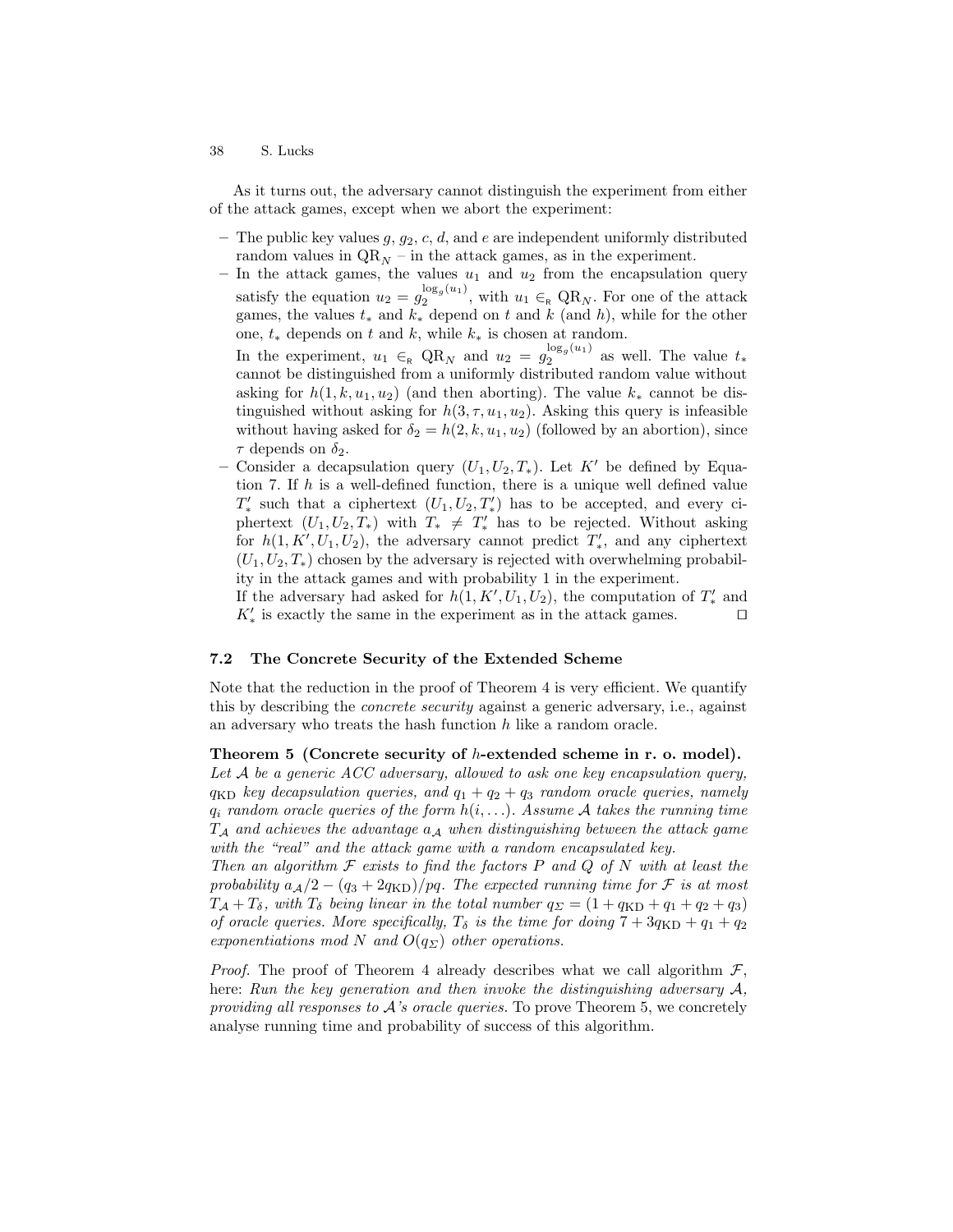Running time:

During key generation, we compute seven values by exponentiation mod  $N$ :  $u_1^{2\beta}, g^w, u_1^w, g^{x_1}, g_2^{x_2}, g^{x_1}, g_2^{y_2}$ . When responding to the key encapsulation query, no exponentiations are necessary. Responding to a random oracle query  $h(1, \ldots)$ or  $h(2,\ldots)$  may require to compute  $X^{2\beta}$ . Queries  $h(3,\ldots)$  can be answered without computing any exponentiations.

Key decapsulation queries are slightly more complicated and may need up to three exponentiations. Two are needed to to compute T'. The values  $(K')^{2\beta}$  have already been computed when dealing with a random oracle query  $h(1, \ldots)$  and may have been stored in a table. But responding to a key decapsulation query may require to make two additional calls  $h(2, \ldots)$  and  $h(3, \ldots)$  to the random oracle, and calling  $h(2, \ldots)$  may require another (third) exponentiation.

Thus the total number of exponentiations mod  $N$  is at most

$$
3q_{\rm KD} + q_1 + q_2 + 7.
$$

Similarly, we can count the total number of other operations, which is no more than linear in  $q_{\Sigma}$ , as well.

Note that the random oracle may have to respond to at most  $q_1$  queries  $h(1, \ldots)$ , but to at most  $q_{KD} + q_2$  queries  $h(2, \ldots)$  and  $q_{KD} + q_3$  queries  $h(3, \ldots)$ . The reason is, that computing the answer to a decapsulation query may include two additional random oracle queries  $h(2, \ldots)$  and  $h(3, \ldots)$ .

Probability:

A cannot distinguish between the two attack games without asking for  $h(3, \tau, u_1, u_2)$ , where  $\tau = h(2, k, u_1, u_2) * t$ . If A ever asks for  $h(2, k, u_1, u_2)$ , the simulator aborts and  $\mathcal F$  will factorise N with a 50% probability of success. Else, A has no (Shannon-) information about  $\tau$ . In this case, and since at most  $q_3 + q_{\text{KD}}$  queries of the form  $h(3,\ldots)$  are to be answered, the probability that any of these is of the form  $h(3, \tau, u_1, u_2)$  is at most  $(q_3 + q_{\text{KD}})/pq$ .

When might the adversary be able to distinguish either of the attack games from the experiment we define in the proof of Theorem 4, i.e., from the behavior of algorithm  $\mathcal{F}$ ? The experiment behaves exactly like any of the attack games, with the following two exceptions:

- 1. A asks for  $h(I, X, U_1, U_2)$  with  $I \in \{1, 2\}$  and  $X^{2\beta} = e$ . In this case, the experiment is aborted (and  $\mathcal F$  has a 50% chance of factorising N).
- 2. A asks for the decapsulation of a ciphertext  $(U_1, U_2, T_*)$ , without having asked for  $h(1, K', U_1, U_2)$  before  $(K'$  is defined in Equation (7)). In this case,  $\mathcal F$  always rejects, while the attack games reject with the probability  $1/pq$ .

Since A can ask for the decapsulation of  $q_{\text{KD}}$  ciphertext, the entire probability that any random ciphertext is not rejected in an attack game is  $\leq q_{\text{KD}}/pq$ .

Even if  $A$  could always distinguish the "real" encapsulated key from a random value when asking for  $h(3, \tau, u_1, u_2)$  without asking for  $h(2, k, u_1, u_2)$  before, or when a random ciphertext  $(U_1, U_2, T_*)$  in a key decapsulation query is not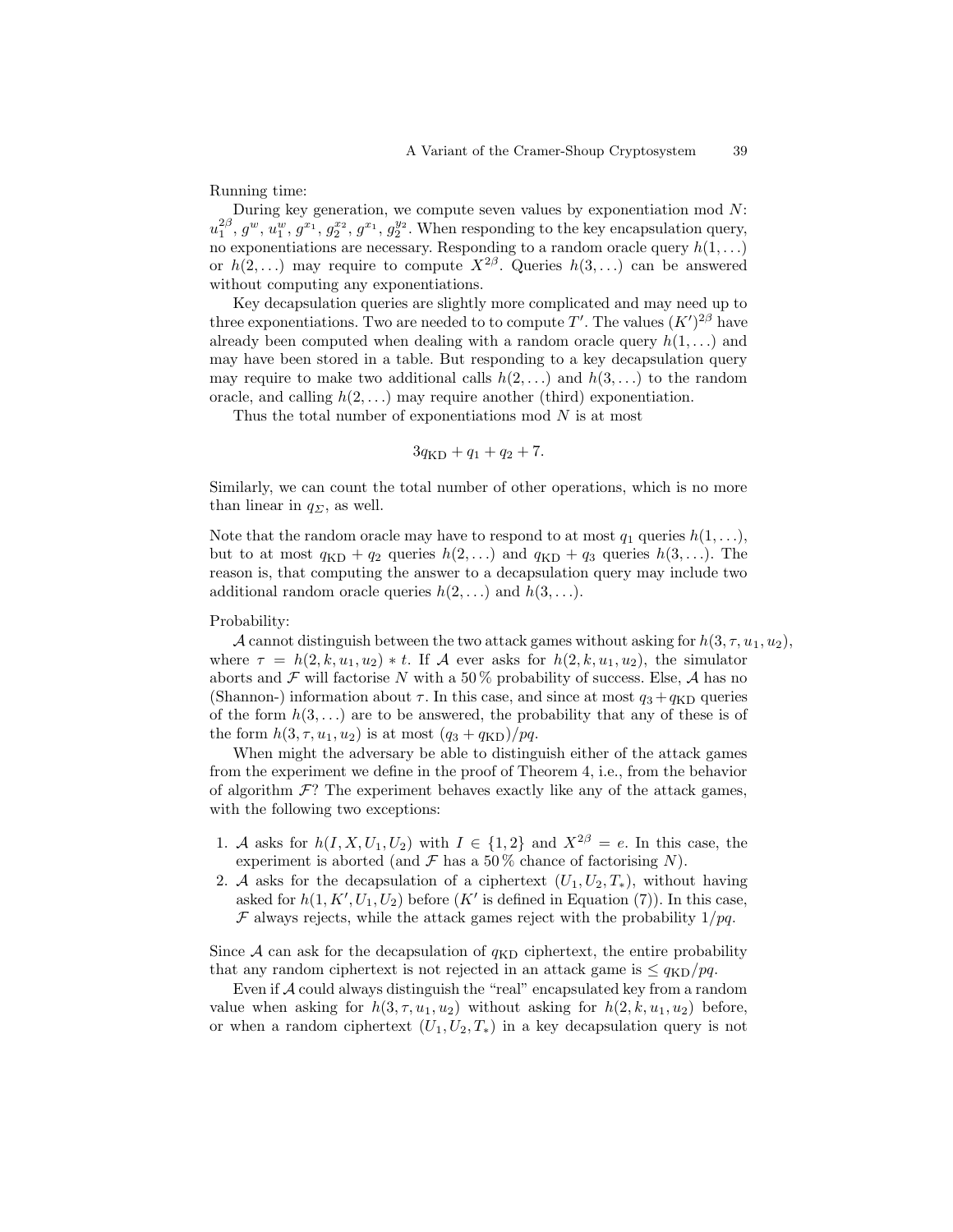rejected, the probability for  $\mathcal F$  to factorise N would not be less than

$$
\frac{a_{\mathcal{A}}}{2} - \frac{q_3 + q_{\text{KD}}}{pq} - \frac{q_{\text{KD}}}{pq}.
$$

 $\Box$ 

#### Remark 2 (Practical consequences of Theorem 5).

Theorem 5 counts modular exponentiations and mentions "other operations". These are simpler arithmetic operations (e.g. multiplication mod  $N$ ), choosing random values  $(\in_{R} \text{QR}_{N}, \in_{R} \mathbb{Z}_{N}^{*}, \text{ and } \in_{R} \mathbb{Z}_{pq})$ , and hash table look-up and update operations. In practice, none of these operations should be slower than an exponentiation mod N. Thus, the running time for algorithm  $\mathcal F$  is  $T_{\mathcal A}+O(q_{\Sigma^*})$  $T_N$ ), where  $T_N$  is the time for computing an exponentiation mod N.

For any reasonable choice of N, the probability that  $F$  actually factorises N is extremely close to  $a_A/2$ .

#### 7.3 Comparison to Shoup's technique

The approach in this section has been inspired by Shoup [13], who also described a "hedged" variant of the Cramer-Shoup Scheme, being both

- provably secure in the standard model under a "strong" assumption and
- provably secure in the random oracle model under a "weak" assumption.

In [13], the "strong" assumption is the DDH assumption for a group  $G$  of prime order. The "weak" assumption is the CDH assumption for G. As was stressed in [6] (see also [13, Remark 4]), the reduction in the random oracle model is quite inefficient, since it is relative to a DDH oracle:

 $-$  Let the DDH assumption for G be false. I.e., a polynomial-time algorithm  $A_1$  with a *significant* DDH advantage exists. By standard amplification techniques (calling  $A_1$  polynomially often), we get  $A_2$ , which achieves an overwhelming DDH advantage. Note that the DDH-oracle  $A_2$  is "efficient" in the sense of Complexity Theory, but may be quite inefficient in practice.

Assume an efficient generic ACC adversary A exists to break the hedged Cramer-Shoup variant [13]. The reduction in [13] describes how to use the adversary A as a tool to break the CDH assumption for G. The reduction requires to call  $A_2$  each time when A asks a new random oracle query. – Consider a hypothetical example (using viciously chosen numbers):

Let, for some choice of  $G$ ,  $A_1$  run in  $2^{30}$  computer clocks. Thus,  $A_1$  could qualify as "practically efficient". If  $A_2$  executes  $A_1$   $2^{30}$  times,  $A_2$  could be considered "hard, but feasible" on a massively parallel computer. Now consider an efficient generic ACC adversary A making  $2^{30}$  random oracle queries. The reduction provides an algorithm to solve the CDH problem for  $G$ , but this algorithm would require more than  $2^{90}$  units of time.

Thus, an efficient generic ACC attack against the scheme does not necessarily reduce to a practical solution for the CDH problem for G.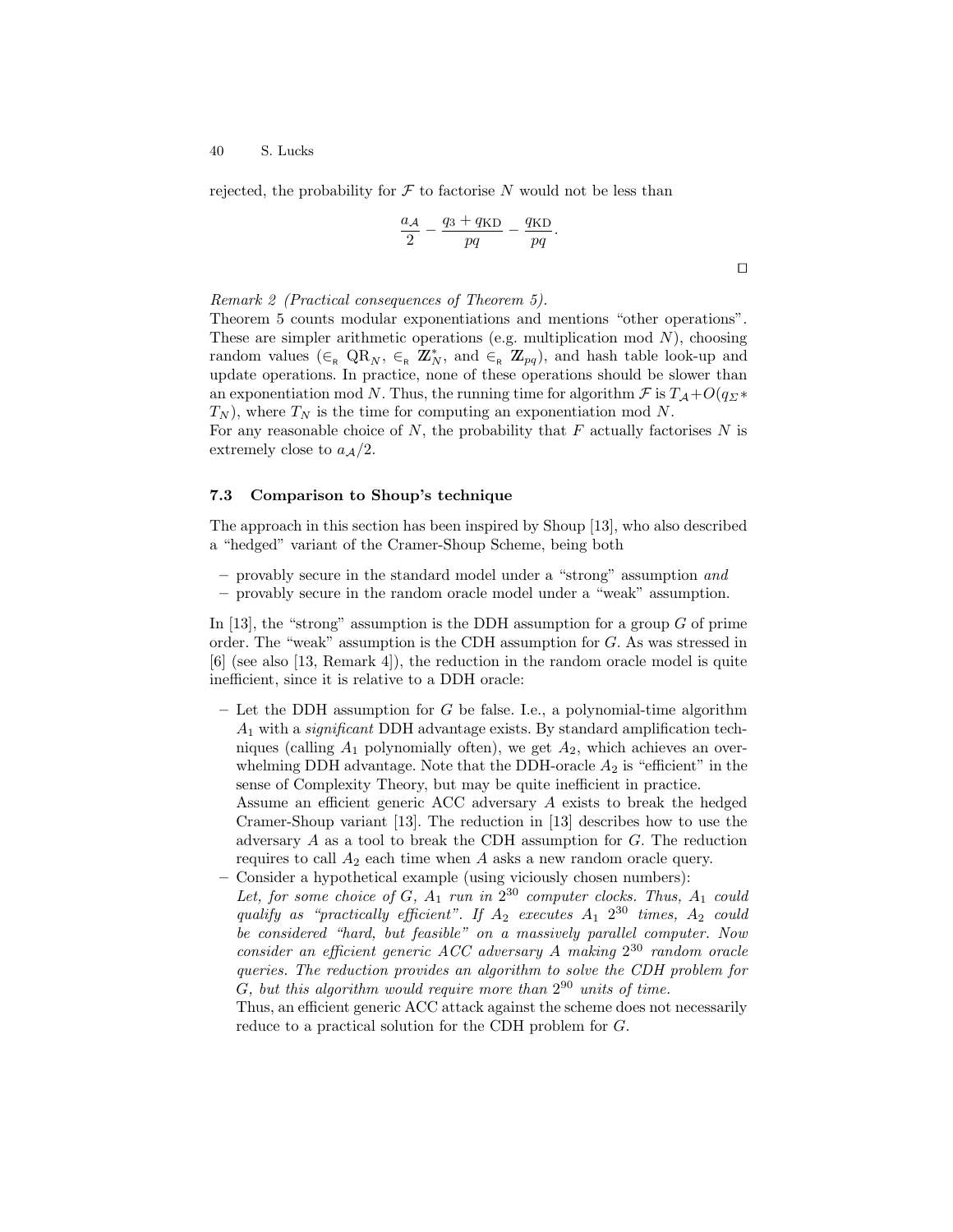As explained above, the reduction in the current paper is quite efficient, using linearly many moderately simple operations (such as exponentiations mod  $N$ ), but no potentially complex operation (such as the DDH oracle in [13]).

Also note that we do not assume the hash function  $H$  to be TC-resistant, for Theorem 4, in contrast to [13, Theorem 3].

On the other hand, the random oracle security in the current paper is based on the factoring assumption, not on the CDH assumption. This may be seen as a disadvantage. By generalising the technique from [13] for  $\mathbb{QR}_N$ , we might be able to use the CDH assumption for  $QR_N$  instead, which is at least as strong as the factoring assumption for N, see Theorem 1.

A rather technical difference to our approach is that [13] introduces the notion of a pair-wise independent hash function (PIH) and combines a PIH with a random oracle. The PIH is required for the security result in the standard model (i.e., for the counterpart of Theorem 3 in the current paper).

### 8 Final Remarks and Discussion

#### Remark 3 (The input for KD).

Note that the input  $(U_1, U_2, T^*) \in QR_N^2 \times \mathbb{Z}_N^*$  is under control of the adversary. If x is a number, it is easy to verify whether  $x \in \mathbb{Z}_N^*$ , but it may be difficult to verify  $x \in QR_N$ . We can deal with this problem by using KE' and KD' instead of KE and KD:

- KE': Compute KE and replace k by  $k^2$  and t by  $t^2$ .

 $-$  KD'(SK,(U<sub>1</sub>,U<sub>2</sub>,T)) for  $(U_1, U_2, T) \in (\mathbb{Z}_N^*)^3$ : Compute KD(SK,(U<sub>1</sub><sup>2</sup>,U<sub>2</sub><sup>2</sup>,T)).

Note that (Gen,KE',KD') is as sound as (Gen,KE,KD). But for  $(U_1, U_2, T) \in$  $(\mathbb{Z}_N^*)^3$ , the input for  $KD$  is now in  $\text{QR}_N^2 \times \mathbb{Z}_N^*$ , as it should. A similar technique can be used for the h-extension.

#### Remark  $\frac{1}{4}$  (The hash function H).

Theoretically we don't need an additional assumption for the TC-resistance of H. Based on the factoring assumption, provably secure TC-resistant (and even stronger) hash functions are known. In practice, we may prefer to use a dedicated hash function such as SHA-1 or RIPE-MD 160.

Recall that we deal with a cryptosystem which has computations in  $QR_N$ , but nobody knows (or needs to know) the order of  $\mathrm{QR}_N$ . (Note that knowing the order of  $QR_N$  is equivalent to knowing the factors of N.)

This may be interesting for the construction of advanced cryptographic protocols, where some party knows the factorisation of  $N$  in addition to the secret key, while another party only knows the secret key itself. E.g., consider a variant of our scheme, where the factors of  $N$  (possibly more than just two, in contrast to the current paper) are small enough that computing the discrete log modulo any of the factors is feasible. Everyone knowing the factorisation of  $N$  can thus compute discrete logarithms mod  $N$ , and the factorisation of  $N$  may serve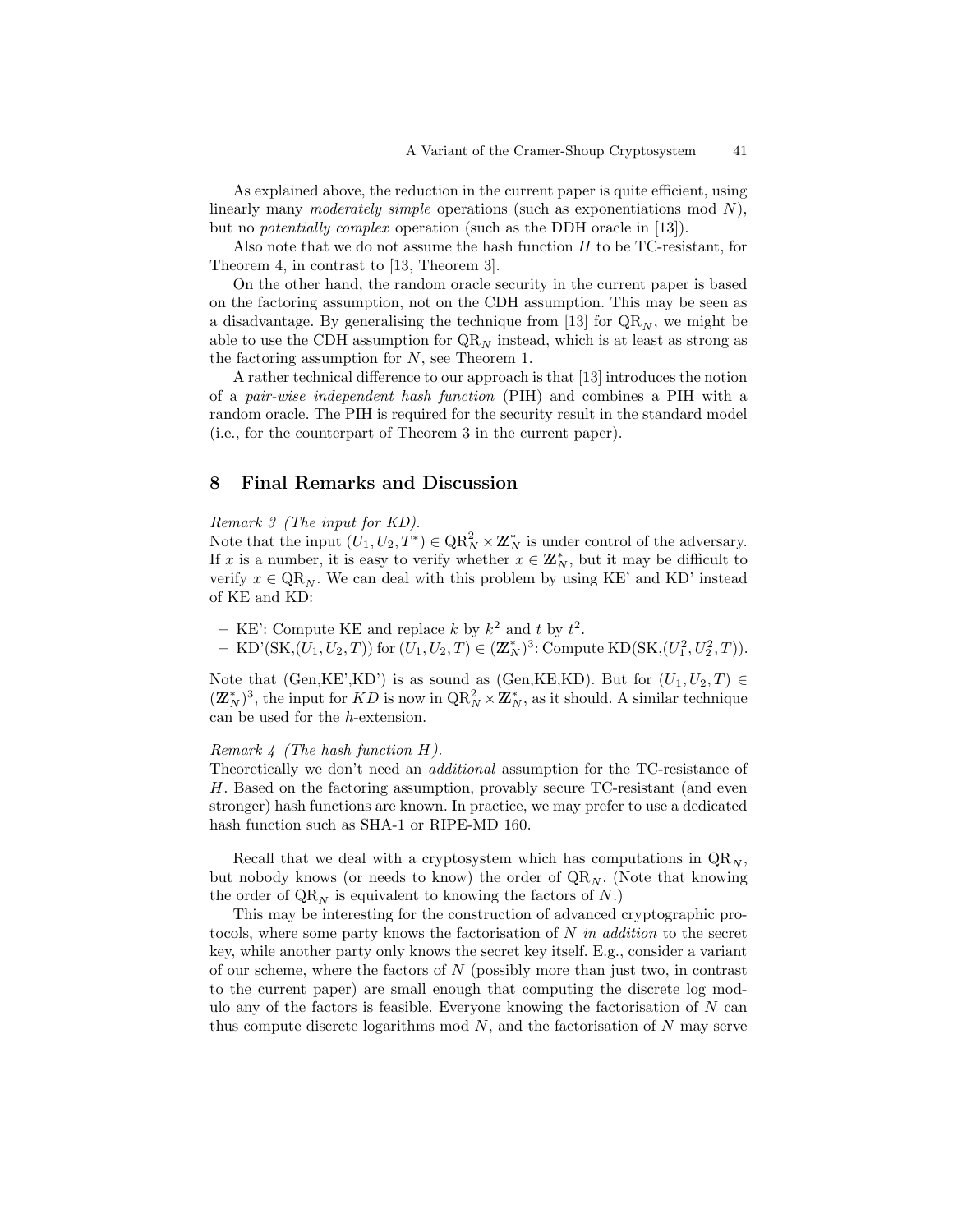as a "master key": Knowing it allows to compute the secret key from a given public key defined over the group  $\mathbb{Q}\mathbb{R}_N$ . This approach is roughly related to key insulation [8], where "ordinary" public keys may be stored and used in a risky environment, while the master key is well protected.

From a practical point of view, it may not appear too useful to hide the order of the group from the owner of the secret key (except in the context of the advanced protocols mentioned above). In practice, the owner of the secret key might want to use the knowledge of the factors  $P$  and  $Q$  of  $N$  to improve the efficiency of key decapsulation by applying the Chinese Remaindering Theorem.

The main practical selling point for the current scheme is the improved security assurance in the random oracle model, compared to [13].

An interesting open problem is the following: Is this paper's hedging technique (cf. Figure 1) applicable to other cryptosystems, e.g., to the variants of the Cramer-Shoup Cryptosystem described in [7]?

# Acknowledgement

Eike Kiltz [10] first observed Remark 1. He and the Asiacrypt referees provided many hints to improve this presentation. Ronald Cramer [4] pointed out that the framework from [7] can be used for an alternative proof of Theorem 2 and Remark 1. Following a referee's advice to give more attention to concrete security, Theorem 5 has been added to this final version of the paper.

### References

- 1. M. Abdalla, M. Bellare, P. Rogaway: "DHAES: an encryption scheme based on the Diffie-Hellman problem", preprint, March 17, 1999, http://eprint.iacr.org/1999/007/.
- 2. M. Bellare, P. Rogaway: "Random oracles are practical: a paradigm for designing efficient protocols", ACM Computer and Communication Security '93, ACM Press.
- 3. M. Bellare, A. Desai, D. Pointcheval, P. Rogaway: "Relations among notions of security for public-key encryption scheme", Crypto '98, Springer LNCS 1462.
- 4. R. Cramer, personal communication.
- 5. R. Cramer V. Shoup: "A practical cryptosystem, provably secure against chosen ciphertext attacks", Crypto '98, Springer LNCS 1462.
- 6. R. Cramer V. Shoup: "Design and analysis of practical public-key encryption schemes secure against adaptive chosen ciphertext attack", revised and extended version of [5], December 17, 2001, http://eprint.iacr.org/2001/108/.
- 7. R. Cramer V. Shoup: "Universal hash proofs and a paradigm for adaptive chosen ciphertext secure public-key encryption", preprint, 2nd version, December 12, 2001, http://eprint.iacr.org/2001/085/. (Extended abstract at Eurocrypt 2002.)
- 8. Y. Dodis, J. Katz, S. Xu, M. Yung: "Key-Insulated Public Key Cryptosystems", Eurocrypt 2002.
- 9. D. Dolev, C. Dwork, M. Naor: "Non-malleable cryptography", SIAM Journal of Computing, 2000. (Extended abstract at STOC '91, ACM Press.)
- 10. E. Kiltz, personal communication.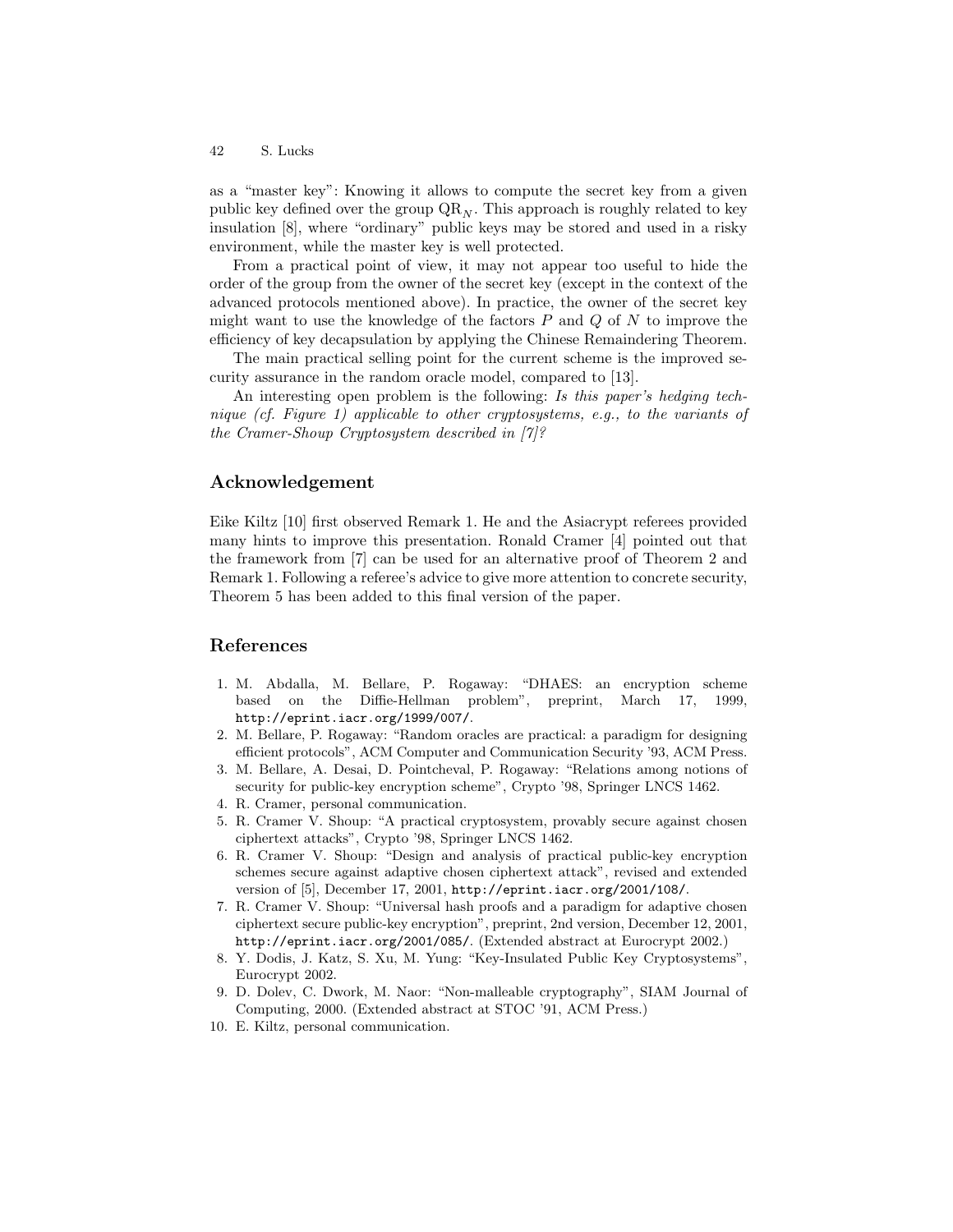- 11. M. Naor, M, Yung: "Public-key cryptosystems provably secure against chosen ciphertext attacks", STOC '90, ACM Press.
- 12. C. Rackoff, D. Simon: "Non-interactive zero knowledge proof of knowledge and chosen ciphertext attacks", Crypto '91, Springer LNCS.
- 13. V. Shoup: "Using hash functions as a hedge against chosen ciphertext attack", Eurocrypt '00, Springer LNCS.

# Appendix

# A Properties of the Set  $QR_N$  – Proofs

In this section, we prove the Lemmas stated in Section 2. Consider the sets

$$
QR_P = \{x \in \mathbb{Z}_P^* \mid \exists a \in \mathbb{Z}_P^* : a^2 \equiv x \pmod{P} \},\
$$
  
\n
$$
QR_Q = \{x \in \mathbb{Z}_Q^* \mid \exists a \in \mathbb{Z}_Q^* : a^2 \equiv x \pmod{Q} \},\
$$
and  
\n
$$
QR_N = \{x \in \mathbb{Z}_N^* \mid \exists a \in \mathbb{Z}_N^* : a^2 \equiv x \pmod{N} \}
$$

of Quadratic Residues modulo  $P$ ,  $Q$  and  $N$ . Recall the following facts (which we don't prove in the current paper):

**Fact 1** The sets  $QR_N$ ,  $QR_P$ , and  $QR_Q$  are multiplicative groups.

$$
\textbf{Fact 2 } |QR_N| = pq, |QR_P| = p, \text{ and } |QR_Q| = q.
$$

Fact 3 Groups of prime order are cyclic.

**Lemma 1.**  $QR_N$  has a nontrivial subgroup of order p and a nontrivial subgroup of order q. Both subgroups are cyclic.

*Proof.* Note that  $x \in \mathbb{Z}_N$  is in  $QR_N$ , if and only if x is both a Quadratic Residue mod P and a Quadratic Residue mod Q.

If  $a \equiv 1 \pmod{P}$  and  $b \equiv 1 \pmod{P}$ , then  $ab \equiv 1 \pmod{P}$ , and if both a and b are Quadratic Residues mod  $Q$ , then ab is a Quadratic Residue mod  $Q$  as well. Thus, the set

$$
\{x\in{\rm Z\hspace{-0.2em}Z}_N^*\ |\ \exists a\in{\rm QR}_Q: x\equiv a\ {\rm mod}\ \ Q\ {\rm and}\ x\equiv 1\ {\rm mod}\ P\}
$$

is a subgroup of  $QR_N$  of the order  $|QR_Q| = q$ . Similarly, a subgroup of  $QR_N$  of the order  $p$  exists. Groups of prime order are cyclic.  $\Box$ 

**Lemma 2.**  $QR_N$  is cyclic. It consists of one element of the order 1,  $(p-1)$ elements of the order p,  $(q - 1)$  elements of the order q, and  $(p - 1)(q - 1)$ elements of the order pq.

*Proof.* Consider  $a, b \in QR_N$  with  $\text{ord}(a) = p$ ,  $\text{ord}(b) = q$ . Due to Lemma 1, such elements a and b exist;  $\text{ord}(ab) = \text{lcm}(p, q) = pq$ , thus  $g = ab$  generates  $\text{QR}_N$ .

Due to  $\text{ord}(g) = pq$  we have  $\text{ord}(g^0) = \text{ord}(g^{ab}) = \text{ord}(1) = 1$ ,  $\text{ord}(g^i) = pq \Leftrightarrow$  $(i > 1 \text{ and } gcd(i, pq) = 1), ord(g^{kp}) = q \text{ for } k \in \{1, ..., q - 1\}, \text{ and } ord(g^{lp}) = q$ for  $l \in \{1, ..., p-1\}$ .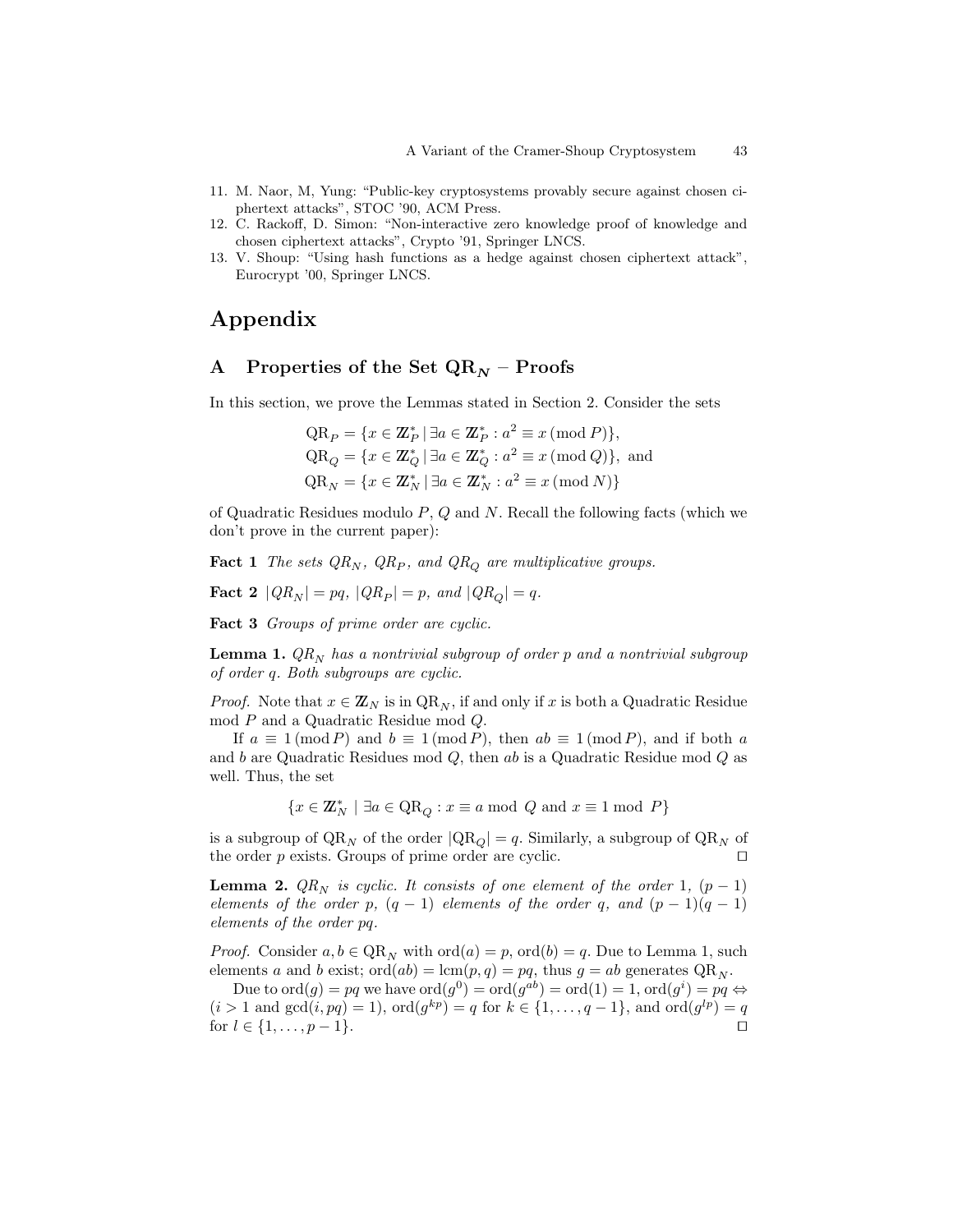**Lemma 3.** For every  $x \in QR_N$ : ord $(x) \in \{p, q\} \Rightarrow \gcd(x - 1, N) \in \{P, Q\}.$ 

*Proof.* From Lemma 2 and the proof of Lemma 1:  $\text{ord}(x) = q \Leftrightarrow X \equiv 1 \pmod{1}$  $P \Rightarrow \gcd(x-1,N) = P$ . Similarly: ord $(x) = p \Rightarrow \gcd(x-1,N) = Q$ .  $\Box$ 

Lemma 3 implies that an adversary who is able to find any  $x \in QR_N$  with ord(x)  $\notin$  {1, pq}, can factorise N. Further, if ord(x) = pq, then  $gcd(x-1, N) = 1$ . An implication of Lemma 2 is that it is easy to find a random generator for QR<sub>N</sub>. Choose  $x \in R \mathbb{Z}_N^*$  and compute  $g = x^2 \mod N$ . If p and q are large, g is a generator for  $QR_N$  with overwhelming probability. In any case, g is a generator if and only if  $\text{ord}(g) \notin \{1, p, q\}$ ;  $\text{ord}(g) = 1 \Leftrightarrow g = 1$ , and Lemma 3 provides a way to check for  $\text{ord}(g) \notin \{p, q\}.$ 

**Lemma 4.** Let g be a generator for  $QR_N$ . For every  $x \in \mathbb{Z}_{pq}$ : ord $(g^x) \in$  $\{p,q\} \Leftrightarrow \gcd(x,pq) \in \{p,q\}.$ 

*Proof.* If  $x \equiv p \pmod{pq}$ , then  $g^{qx} = 1$  and thus  $\text{ord}(g^x) = q$ . If  $\text{ord}(g^x) = q$ , then  $(g^x)^p = 1 \Rightarrow xp \equiv 0 \mod pq \Rightarrow x \equiv p \pmod{pq}$ . Thus,  $x \equiv p \pmod{pq} \Leftrightarrow$  $\operatorname{ord}(g^x) = q$ . Similarly, we get  $x \equiv q \pmod{pq} \Leftrightarrow \operatorname{ord}(g^x) = p$ .

# B ACC-Security and Lunchtime-Security

Key decapsulation queries correspond to chosen ciphertext decryption queries in the public-key (PK) world. The key encapsulation query corresponds to the PK encryption query. Here, a plaintext is chosen by the adversary, the oracle either really encrypts that plaintext or it encrypts a random plaintext, and the adversary has to distinguish between real and random. Lunchtime (i.e. non-adaptive) security deals with *all* decryption queries *before* the encryption query. ACC attacks against PK cryptosystems deal with two phases of chosen ciphertext queries, the first before the encryption query, the second after the encryption query. (As mentioned in Footnote 1, some authors denote lunchtime security by "IND-CCA1" and ACC security by "IND-CCA2". Here "IND" means "indistinguishable". This notation has been introduced in [3].) In the second phase, one may not ask for the decryption of the result of the encryption query.

A definition for a lunchtime-secure KEM would require a minor modification of our definition for an ACC-secure KEM by asking the decapsulation queries before the encapsulation query. And a two-phase attack against a KEM with some decapsulation queries before and some after the encapsulation query – similar to the ACC attack against PK cryptosystems – can easily be simulated by our (one-phase) ACC attack.

# C The Proof for Factoring assumption  $\Rightarrow$  CDH assumption

*Proof (Theorem 1).* We describe an algorithm using a CDH oracle for  $QR_N$  as a tool to factorise N. For random inputs, the oracle succeeds with probability  $\pi$ .